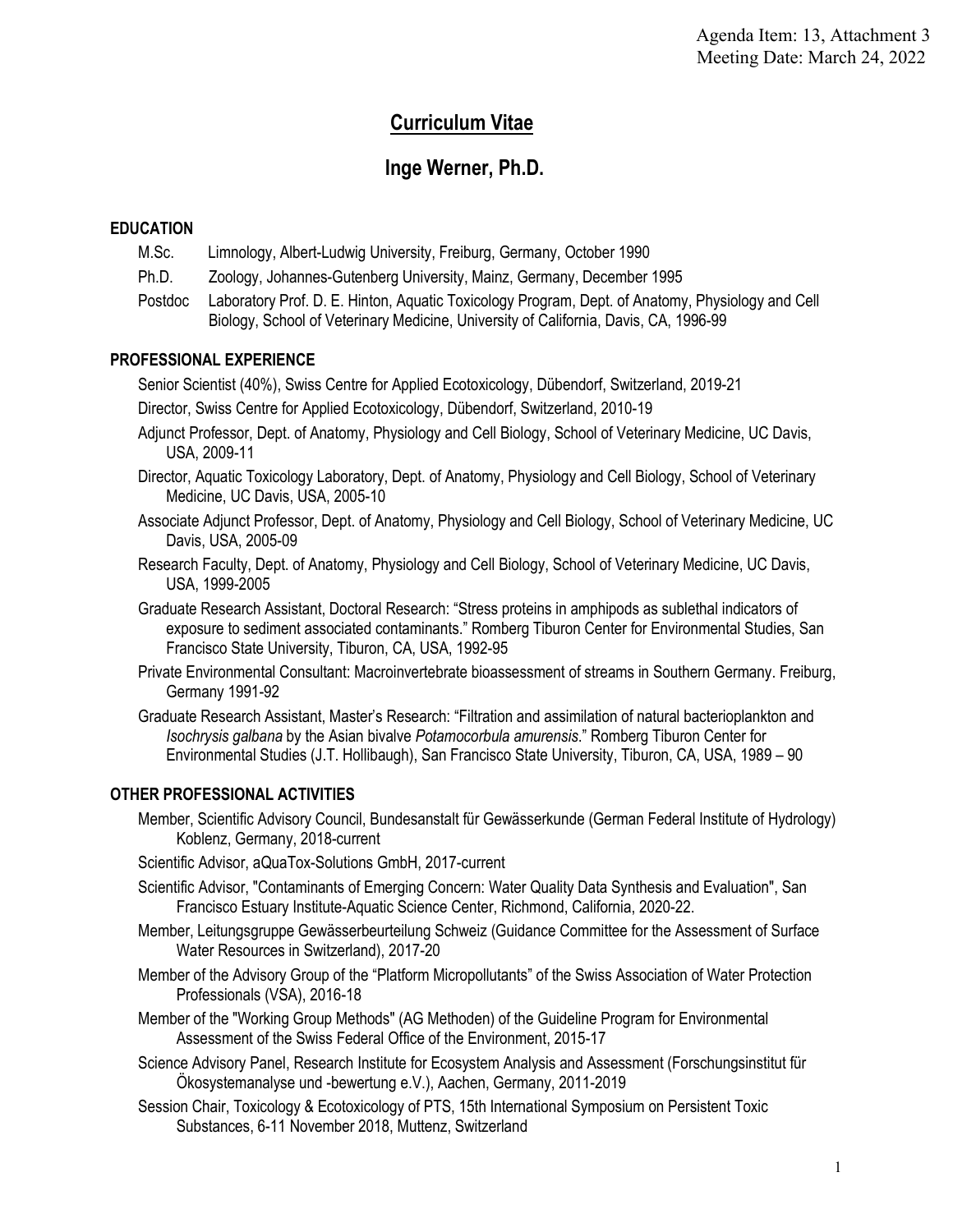Member, Scientific Review Panel, Helmholtz Center for Environmental Research - UFZ Leipzig, Germany, 2018 External expert for the evaluation of candidates for the position of Professor / Associate Professor / Assistant

- Professor in Aquatic Ecotoxicology in the Urban Environment at University of Helsinki, Finland, 2017
- Chair, Annual Meeting of Society of Environmental Toxicology and Chemistry German Language Branch, September 7-10, 2015, Zurich, CH
- Elected participant, "SETAC Europe Horizon Scanning Workshop", May 6-7, 2015, Barcelona, Spain (during Annual Meeting of SETAC Europe)

Invited participant, Denkwerkstatt "Nachhaltiges Agrarsystem Schweiz - Diskussionen über innovative Zukunftsideen zur Weiterentwicklung der Agrarpolitik" (3 days, Bern), organized by Bundesamt für Landwirtschaft (Federal Office of Agriculture), Bern, CH

Discussion panel member, symposium "Pesticide reduction in agriculture – What action is needed?" at ETH Zurich on 3<sup>rd</sup> September 2015, organized by HELVETAS Swiss Intercooperation, Zurich, CH

Session Chair "Transcriptomics", "Mechanisms" and "Multiple Stressors", Annual Meeting of Society of Environmental Toxicology and Chemistry - German Language Branch, September 7-10, 2015, Zurich, CH

- Member, Scientific Conference Committee, Pollutant Responses in Marine Organisms (PRIMO), 18, May 24-27, 2015, Trondheim, Norway.
- Moderator, Round Table Workshop Plant Protection Products, April 4, 2014, Federal Office of Agriculture, Berne, **Switzerland**

Proposal reviewer, State and Federal Contractors Water Agency, Sacramento, California, USA

- Session Chair Risikobewertung und Regulatorik, Annual Meeting of Society of Environmental Toxicology and Chemistry - German Language Branch, September 7-11, 2014, Giessen, Germany
- Member, Scientific Conference Committee, Annual Meeting of Society of Environmental Toxicology and Chemistry - German Language Branch, September 7-11, 2014, Giessen, Germany

Past president, Society of Environmental Toxicology and Chemistry - German Language Branch, 2014.

Proposal reviewer, Bundesamt für Landwirtschaft, Bern, Switzerland

Science Advisor, EU-Project RADAR: Rationally Designed Aquatic Receptors integrated in label-free biosensor platforms for remote surveillance of toxins and pollutants (Project coordinated by Centre Suisse d'Electronique et de Microtechnique SA, CH-Landquart),<www.fp7-radar.eu>

Member, Local Organising Committee, SETAC EU Annual Meeting 2014, Basel, Switzerland

Member, Local Scientific Programme Committee, Micropol & Ecohazard 2013, Zurich, Switzerland.

Member, Local Scientific Programme Committee, Eurotox 2013, Interlaken, Switzerland.

Member, Scientific Committee, Annual Meeting of Society of Environmental Toxicology and Chemistry - German Language Branch, September 15-17, 2011, Landau, Germany.

Advisory Board Member, *Environmental Sciences Europe (*Springer, New York), 2011-.

Expert Panel Referee, German Science Foundation, Bonn, Germany, 2011.

President, Society of Environmental Toxicology and Chemistry - German Language Branch, 2013.

Member, Award Committee, Young Scientist Award of SETAC German Language Branch , 2011-2014.

Board of Directors, Society of Environmental Toxicology and Chemistry - German Language Branch, 2011-2012. Expert Panel Referee, Research Council of Norway, Oslo, 2009.

Session Chair, Calfed Science Conference, Oct. 22-24, 2008, Sacramento, CA, "Pesticides: Sources and Toxicity to Aquatic Organisms".

National Center for Ecological Analysis and Synthesis (NCEAS) Working Group: The potential role of contaminants in the decline of pelagic organisms in the upper San Francisco Estuary, California, USA. Santa Barbara, 2008-09.

Science and Technical Advisory Team, Rush Ranch Restoration and Management Plan, Solano Land Trust, Fairfield, CA.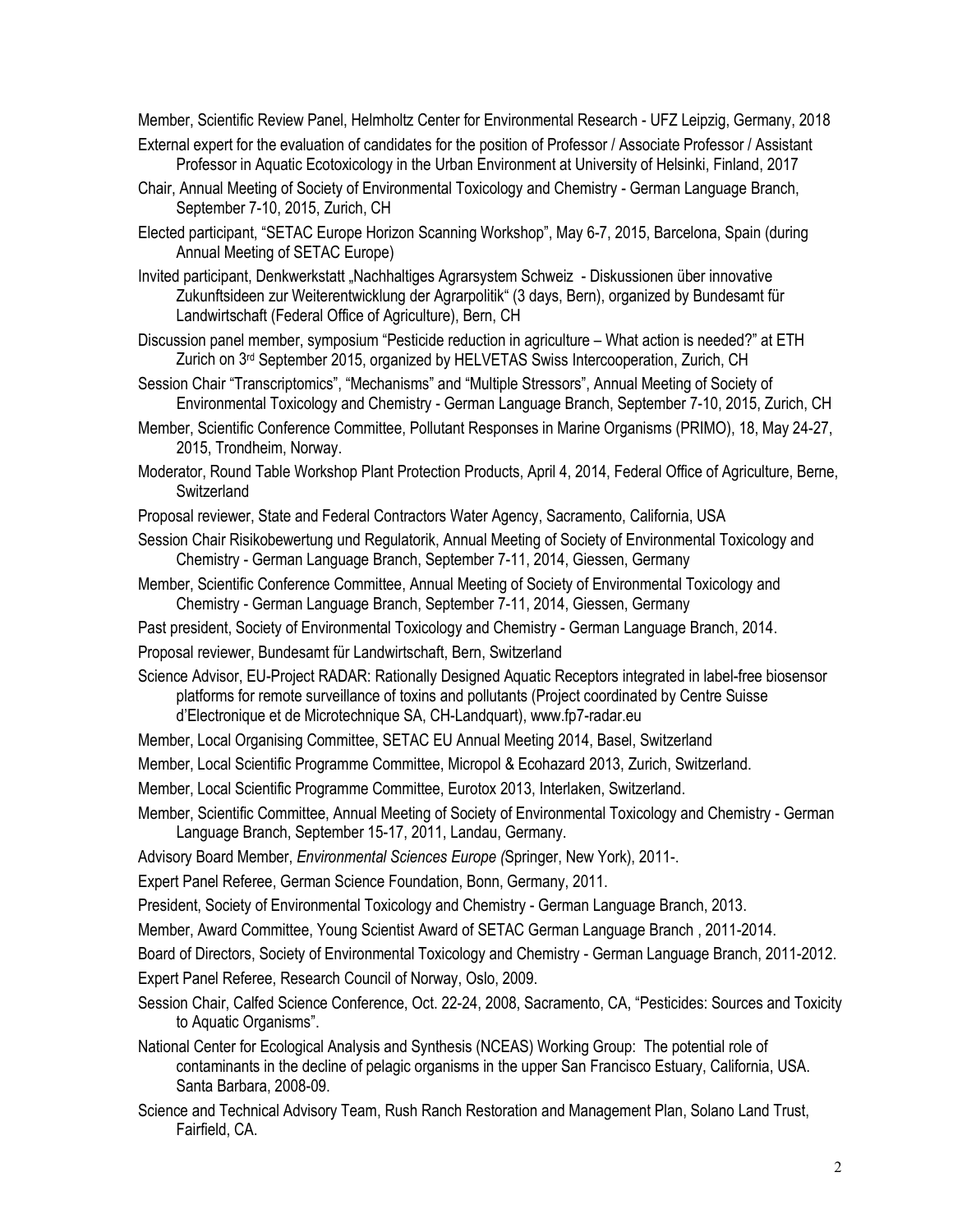Kitchell and Smith Fellowship Awards Committee, Dept. of Anatomy, Physiology and Cell Biology, School of Veterinary Medicine, UC Davis, 2008-2011.

Executive Committee of the Center for Aquatic Biology and Aquaculture, UC Davis, 2008-2010.

Academic Federation Professional Development Committee, UC Davis, 2007-2010.

Chair, Ecotoxicology Area of Emphasis, Graduate Group in Ecology, UC Davis, 2008-2010.

- Scientific Advisor (Action Leader: Chemical Stressors, Pyrethroid Pesticides), Delta Regional Ecosystem Restoration Implementation Plan (DRERIP), Calfed Bay-Delta Program, 2006-09.
- Science Advisor, Bay Delta Conservation Plan, California Resources Agency, 2007-09.
- Program Chair, 4th Biennial CALFED Science Conference, Oct 23-25, 2006, Sacramento, CA.
- Co-Conference Chair, 2005 Annual Meeting of the Northern California Chapter of the Society of Environmental Toxicology and Chemistry, UC Berkeley, CA.
- Conference Chair, 2004 Annual Meeting of the Northern California Chapter of the Society of Environmental Toxicology and Chemistry. UC Davis, CA.
- Board of Directors, Northern California Chapter of the Society of Environmental Toxicology and Chemistry, 2003- 2006.
- Academic Senate International Studies and Exchanges Committee, UC Davis, 2002-2005.
- Executive Committee, University of California -Toxic Substances Research and Teaching Program Ecotoxicology Lead Campus Program, UC Davis, 2001-2003.
- Technical Reviewer: National Science Foundation, U.S. EPA, Cal EPA, San Francisco Estuary Institute, Sea Grant Virginia, California State Water Resources Control Board, Maryland Sea Grant, Jeffress' Memorial Trust, NorCal SETAC, Israel Science Foundation, US Department of Agriculture 1998-present.
- Journal Reviewer: Science, Proceedings of the National Academy of Sciences, Water Research, Chemosphere, Aquatic Toxicology, Marine Environmental Research, Environmental Science and Technology, Biochimica et Biophysica Acta, Bulletin of Environmental Contamination and Toxicology, Environmental Toxicology and Chemistry, Internat. Journal of Molecular Sciences, Environmental Science Europe, Comparative Biochemistry and Physiology, Archives of Environmental Contamination and Toxicology, Pesticide Biochemistry and Physiology, Journal of the Marine Biological Association of the United Kingdom, Chemosphere, Integrated Environmental Assessment and Management, Journal of Zhejiang University-Science B, Journal of Agricultural and Food Chemistry, Journal of Aquatic Animal Health, American Fisheries Society Books, Scientific Reports, and others. 1996-present.

#### **TEACHING**

- Lecturer: Ecotoxicology I-III in *General and Environmental Toxicology*, ETH Zurich (ETHZ 529-0745-00L), Switzerland, autumn term, 9 h of lectures, 2015-19
- Co-organizer and lecturer: Regulatory Sciences Advanced Study Programme Module 3 Introduction to ecotoxicology & environmental risk assessment. Basel, Switzerland, 4-8<sup>th</sup> November, 2013.
- Co-organizer and lecturer: numerous further education courses in ecotoxicology at the Swiss Centre for Applied Ecotoxicology, Dübendorf, Basel and Lausanne, Switzerland, 2010-present
- Course leader and lecturer: Comparative Anatomy (Organology) of Vertebrates (APC100/NPB123); 4 units (90- 100 students, upper division undergraduate level); 2005-2010.
- Course Co-Leader: Preparation for PhD Qualifying Examination, PTX290 Seminar; 2008-2010

#### **PEER-REVIEWED JOURNAL PUBLICATIONS AND BOOK CHAPTERS**

 126. Fischer S., Groh K., von Siebenthal B., Eugster M., Hennies M., Hollender J., Schirmer K., Werner I. (in prep.). Effect assessment of wastewater effluents using molecular biomarkers in resident brown trout (*Salmo trutta*).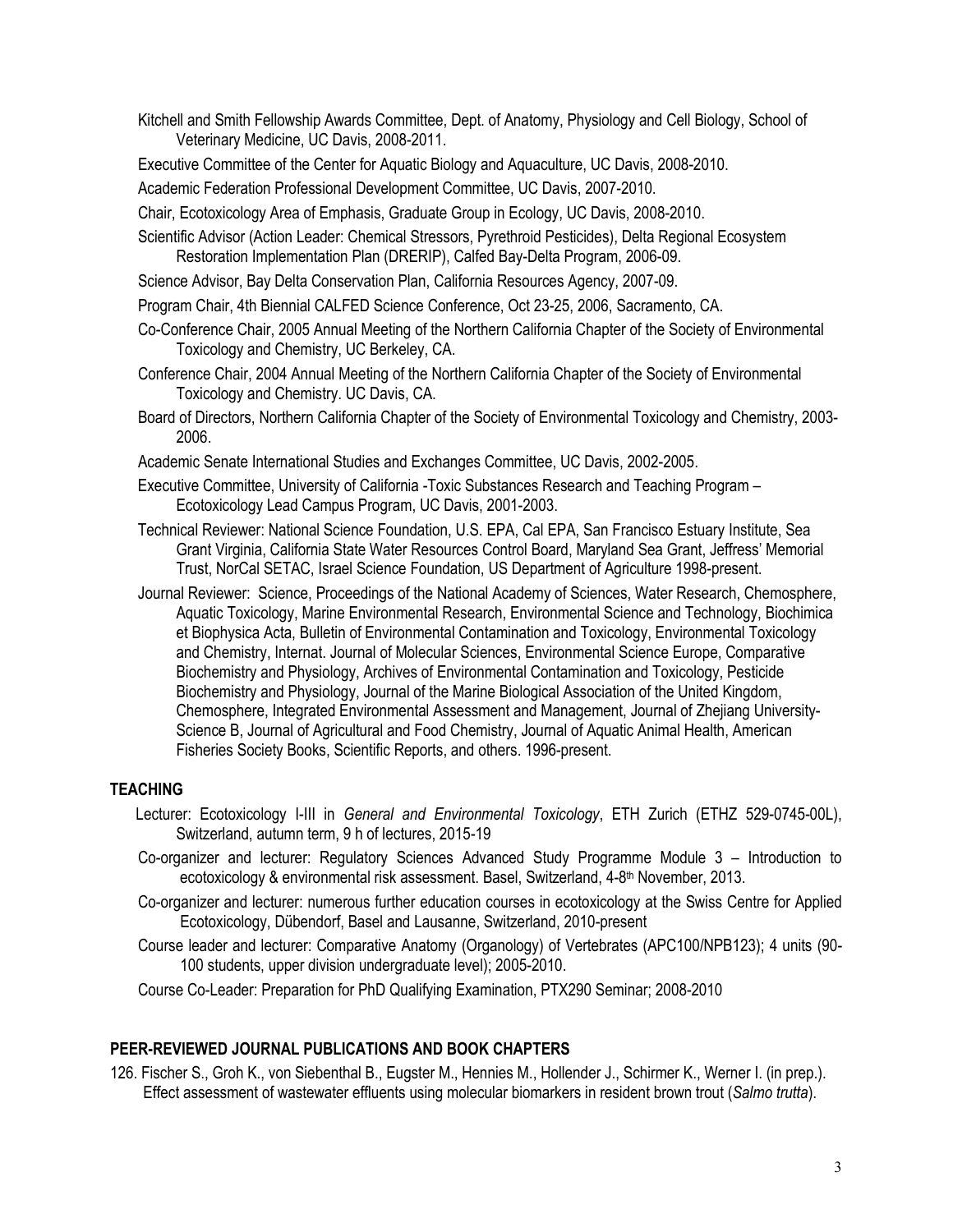- 125. Dell'Ambrogio G, Campiche S, Wong JWY, Werner I, Ferrari BJD (in prep.). The influence of soil moisture content on feeding activity of earthworms and enchytraeids.
- 124. Gundlach M., Di Paolo C., Chen Q., Majewski K., Haigis A.-C., Werner I., Hollert H. (2022). Clozapine modulation of zebrafish swimming behavior and gene expression as a case study to investigate effects of atypical drugs on aquatic organisms. *Science of the Total Environment 815:152621*.
- 123. Kienle C., Werner I., Fischer S., Lüthi C., Schifferli A., Besselink H., Langer M., McArdell C.S., Vermeirssen E. (2022). Evaluation of a full-scale wastewater treatment plant with ozonation and different post-treatments using a broad range of *in vitro* and *in vivo* bioassays. *Water Research, 212:118084*, [doi.org/10.1016/j.watres.2022.118084,](https://doi.org/10.1016/j.watres.2022.118084) [Data set]. Zenodo. [doi.org/10.5281/zenodo.5899573](https://doi.org/10.5281/zenodo.5899573).
- 122. Simon E., Duffek A., Stahl C., Frey M., Scheurer M. Tuerk J., Gehrmann L., Könemann S., Swart K., Behnisch P. Olbrich D., Brion F., Aït-Aïssa S., Pasanen-Kase R., Werner I., Vermeirssen E. (2022). Biological effect and chemical monitoring of Watch List substances in European surface waters: steroidal estrogens and diclofenac - Effect-based methods for monitoring frameworks. *Environment International 159:107033.*
- 121. Gómez L., NiegowskaM., Navarro A., Amendola L., Arukwe A., Ait-Aissa S., Balzamo S., Barreca S., Belkin S., Bittner M., Blaha L., Buchinger S., Busetto M., Carere M., Colzani L., Dellavedova P., Denslow N., Escher B.I., Hogstrand C., Khan E.A., König M., Kroll K.J., Lacchetti I., Maillot-Marechal E., Moscovici L., Potalivo M., Sanseverino I., Santos R., Schifferli A., Schlichting R., Sforzini S., Simon E., Shpigel E., Sturzenbaum S., Vermeirssen E., Viarengo A., Werner I., Lettieri T. (2021). Estrogenicity of chemical mixtures revealed by a panel of bioassays. *Science of the Total Environment 785:147284; DOI:10.1016/j.scitotenv.2021.147284*
- 120. Werner, I.; Schneeweiss, A.; Segner, H.; Junghans, M. (2021). Environmental risk of pesticides for fish in smalland medium-sized streams of Switzerland. *Toxics,* 9, 79.<https://doi.org/10.3390/toxics9040079>
- 119. Rehberger K., Escher B., Scheidegger A., Werner I., Segner H. (2021) Evaluation of an in vitro assay to screen for the immunotoxic potential of chemicals to fish. *Scientific Reports 11:3167, [doi.org/10.1038/s4159](https://doi.org/10.1038/s4159) 8-021- 82711 -5.*
- 118. Gryczak M., Wong J.W.Y., Thiemann C., Ferrari B., Werner I., Petzhold C.L. (2020). Use of recycled low-density polyethylene to mitigate the environmental impacts generated from coal mining waste in Brazil. *Journal of Environmental Management 260:110149*
- 117. Kienle C., Vermeirssen E.L.M., Schifferli A., Singer H., Stamm C., Werner I. (2019). Effects of treated wastewater on the ecotoxicity of small streams – unravelling the contribution of chemicals causing effects. *PLoS ONE 14(12):e0226278*
- 116. Vivien R., Apothéloz-Perret-Gentil L., Pawlowski J., Werner I., Lafont M., Ferrari B.J.D. (2020). High-throughput DNA barcoding of oligochaetes for abundance-based indices to assess the biological quality of sediments in streams and lakes. *Scientific Reports 10:2041 |<https://doi.org/10.1038/s41598-020-58703-2>*
- 115. Caputo D.R., Robson S., Werner I., Ford A. (2020). Complete transcriptome assembly and annotation of a critically important amphipod species in freshwater ecotoxicological risk assessment: *Gammarus fossarum Environment International 137:105319*
- 114. Brion F., De Gussem V., Buchinger S., Piccini B., Hollert H., Féray C., Dulio V., Simon E., Werner I., Kase R., Ait-Aissa S. (2019). Monitoring estrogenic activities of waste and surface waters using an *in vivo* zebrafish embryonic (EAZSY) assay: comparison with *in vitro* cell-based assays and determination of effect-based trigger values. *Environment International 130:104896*
- 113. Simon E., Schifferli A., Bucher T., Olbrich D., Werner I., Vermeirssen E.L.M. (2019) Solid-phase extraction of estrogens and herbicides from environmental waters for bioassay analysis – effects of sample volume on recoveries. *Analytical & Bioanalytical Chemistry 411:2057-69.*
- 112. Vivien R., Apothéloz-Perret-Gentil L., Pawlowski J., Werner I., Ferrari BJD (2019). Testing different (e)DNA metabarcoding approaches to assess aquatic oligochaete diversity and the biological quality of sediments. *Ecological Indicators 106:105453*
- 111. Vivien R., Lafont M., Werner I., Laluc M., Ferrari BJD (2019). Assessment of the effects of discharges from water treatment plants on receiving watercourses using oligochaete communities of the porous matrix. *Knowledge and Management of Aquatic Ecosystems* 420:18*.*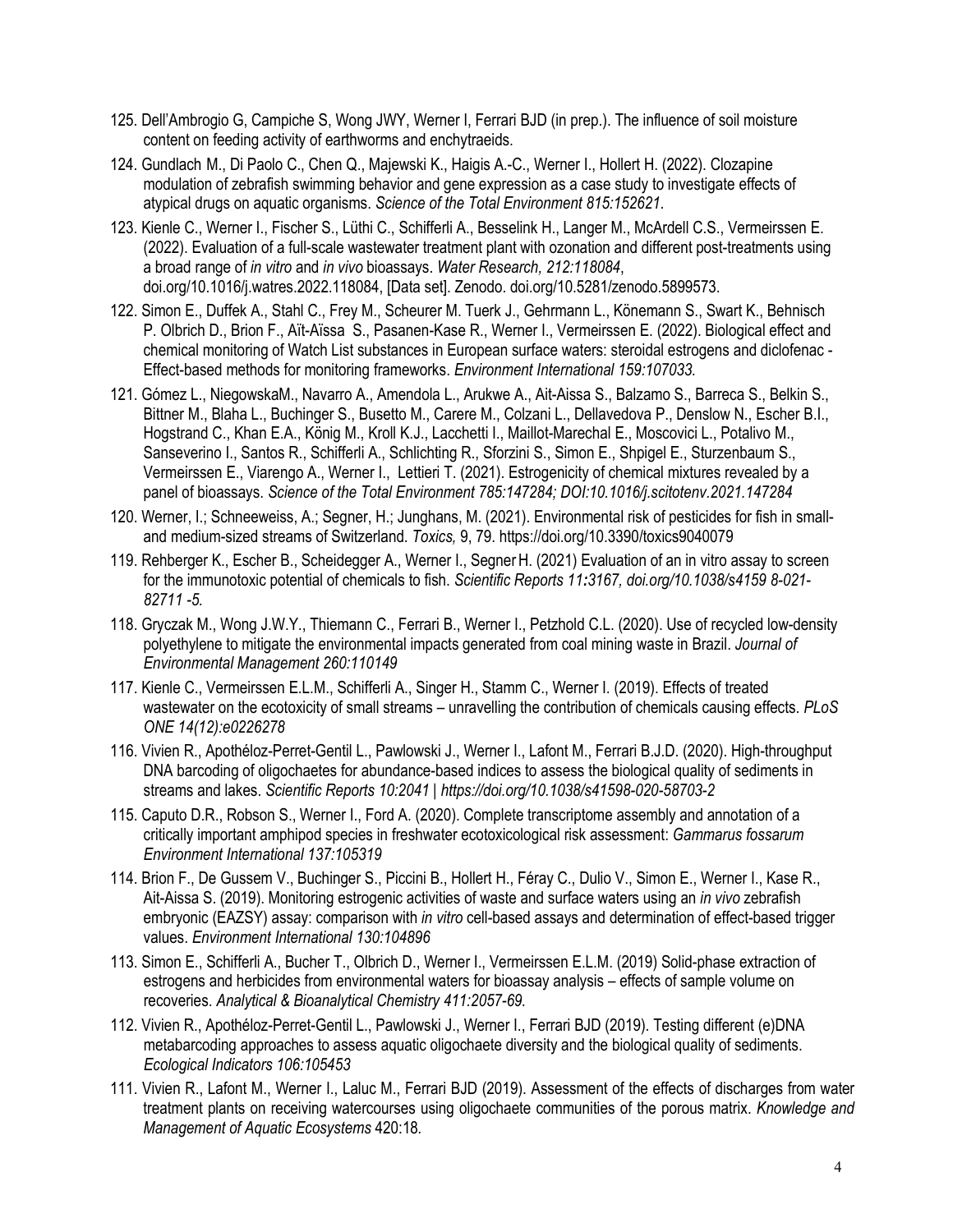- 110. Korkaric M., Junghans M., Kase R., Werner I. (2019). Revising environmental quality standards: lessons learned. *Integ Environ Assess Managem DOI: 10.1002/ieam.4192*
- 109. Wong J., Hitzfeld B., Zimmermann M., Werner I., Ferrari BJD (2018). Current developments and the need for strengthening soil ecotoxicology in Europe: Results of a stakeholder workshop. *Environ. Sci. Eur. 30:49 <https://doi.org/10.1186/s12302-018-0180-y>*
- 108. Legradi J.B., C. Di Paolo, M. H.S. Kraak, H.G. van der Geest, E. L. Schymanski, A. J. Williams, M.M.L. Dingemans, R. Massei, W. Brack, X. Cousin, M-L. Begout, R. van der Oost, A. Carion, V. Suarez-Ulloa, F. Silvestre, B.I. Escher, M. Engwall, G. Nilén, S.H. Keiter, D. Pollet, P. Waldmann, C. Kienle, I. Werner, A-C. Haigis, D. Knapen, L. Vergauwen, M. Spehr, W. Schulz, W. Busch, D. Leuthold, S. Scholz, C. vom Berg, N. Basu, C. Murphy, J., A. Lampert, J. Kuckelkorn, T. Grummt, H. Hollert (2018). An ecotoxicological view on neurotoxicity assessment. *Environmen. Sci. Eur. 30:46<https://doi.org/10.1186/s12302-018-0173-x>*
- 107. Werner I. (2018) The Swiss Ecotox Centre bridging the gap between research and application. *Environ. Sci. Eur. 30:15-23, <https://doi.org/10.1186/s12302-018-0147-z>*
- 106. Vermeirssen E., Campiche S., Dietschweiler C., Werner I., Burkhardt M. (2018). Ecotoxicological assessment of immersion samples from façade render containing free or encapsulated biocides. *Environmental Toxicology and Chemistry,* DOI: 10.1002/etc.4176
- 105. Vivien R., Werner I., Ferrari B.J.D. (2018). Simultaneous preservation of the DNA quality, the community composition and the density of aquatic oligochaetes for the development of genetically based biological indices. *PeerJ 6:e6050<http://doi.org/10.7717/peerj.6050>*
- 104. Van den Brink P. J., Boxall A., Maltby L., Brooks B.W., Rudd M., Backhaus T., Spurgeon D., Verougstraete V., Ajao C., Ankley G.T., Apitz S., Arnold K., Brodin T., Cañedo-Argüelles M., Chapman J., Corrales J., Coutellec M.A., Fernandes T.F., Fick J., Ford A.T., Giménez Papiol G., Groh K., Hutchinson T., Kruger H., Kukkonen J., Loutseti S., Marshall S., Muir D., Ortiz M., Paul K., Rico A., Rodea I., Rombke J., Rydberg T., Segner H., Smit M., van Gestel K., Vighi M., Werner I., Zimmer E., van Wensem J. (2018). Towards Sustainable Environmental Quality: Priority Research Questions for Europe. *Environmental Toxicology and Chemistry* 9999:1–15.
- 103. Ganser B., Bundschuh M., Werner I., Homazava N., Vermeirssen E., Moschet C., Kienle C. (2018). Wastewater alters feeding rate but not vitellogenin level of *Gammarus fossarum* (Amphipoda). *Sci. Tot. Environ.*  <https://doi.org/10.1016/j.scitotenv.2018.12.035>
- 102. Werner I., Young T. (2018). Pyrethroid insecticides exposure and impacts in the aquatic environment. In: Dominick A. DellaSala, and Michael I. Goldstein (eds.) The Encyclopedia of the Anthropocene, vol.[5], pp. 119- 126. Elsevier, Oxford, GB. <http://dx.doi.org/10.1016/B978-0-12-409548-9.09992-9>
- 101. Könemann S., R. Kase, E. Simon, K. Swart, S. Buchinger, M. Schlüsener, H. Hollert, B. I. Escher, I. Werner, S. Ait-Aissa, V. Dulio, S. Valsecchi, S. Polesello, S. Schaan, P. Behnisch, B. Javurkova, O. Perceval, C. Di Paolo, H. Clayton, D.l Olbrich, S. Tavazzi, E. Sychrova, M. Gundlach, R. Schlichting, L. Leborgne, M. Clara, C. Scheffknecht, Y. Marneffe, C. Chalon, P. Tušil, P.l Soldàn, B. von Danwitz, J. Schwaiger, A. Moran Palao, I. San Martín Becares, F. Bersani, E. Vermeirssen, K. Hilscherová, G. Reifferscheid, T. Ternes, M. Carere (2018). Effect-based and chemical analytical methods to monitor estrogens under the European Water Framework Directive. *Trends in Analytical Chemistry 102:*225-235; <https://doi.org/10.1016/j.trac.2018.02.008>
- 100. Kase R., B. Javurkova, E. Simon, K. Swart, S. Buchinger, S. Könemann, B. I Escher, M. Carere, V. Dulio, S. Ait-Aissa, H. Hollert, S.Valsecchi, S. Polesello, P.Behnisch, C. di Paolo, D.Olbrich, S. Tavazzi, E. Sychrova, M. Gundlach, R. Schlichting, L. Leborgne, M. Clara, C. Scheffknecht, Y. Marneffe, C. Chalon, P. Tusil, P. Soldan, B. von Danwitz, J. Schwaiger, A. Moran Palao, F. Bersani, O. Perceval, C. Kienle, E. Vermeirssen, K. Hilscherova, G. Reifferscheid, I. Werner (2018). Screening and risk management solutions for steroidal estrogens in surface and wastewater. *Trends in Analytical Chemistry* 102, 343-358. [DOI.org/10.1016/j.trac.2018.02.013](https://DOI.org/10.1016/j.trac.2018.02.013)
- 99. Ittner L.D., Junghans M., Werner I. (2018). Aquatic fungi: A disregarded trophic level in ecological risk assessment. *Frontiers in Environmental Science, Agroecology and Land Use Systems* 6(105). DOI.10.3389/fenvs.2018.00105.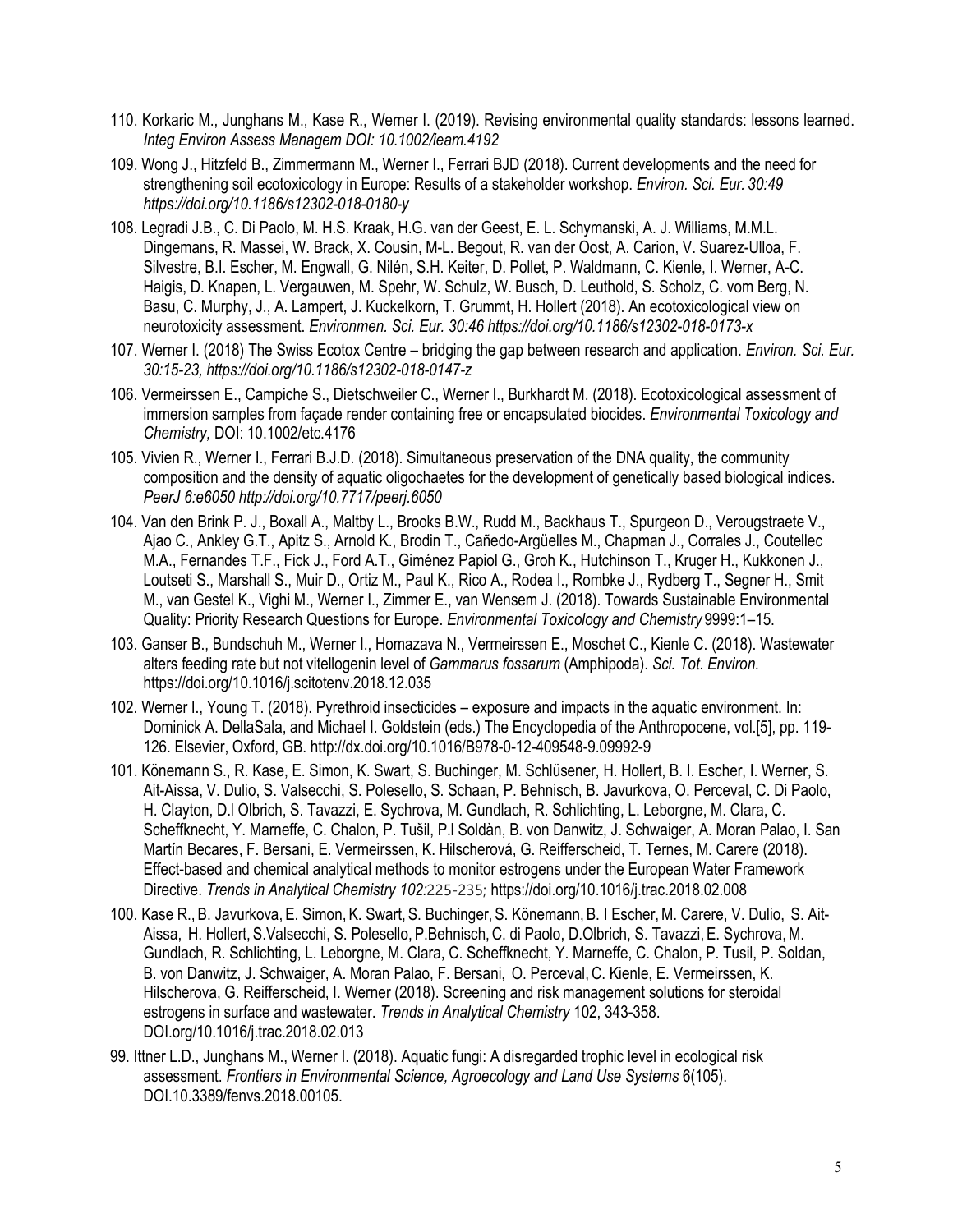- 98. Deanovic L.A., Stillway M., Hammock B.G., Fong S., Werner I. (2018). Tracking pyrethroid toxicity in surface water samples: Exposure dynamics and toxicity identification tools for laboratory tests with *Hyalella azteca*  (Amphipoda). *Environmental Toxicology and Chemistry* 32(2):462-472*.*
- 97. Vivien R., Holzmann M., Werner I., Pawlowski J. Lafont M., Ferrari B.J.D. (2017) Cytochrome c oxydase barcodes for aquatic oligochaete identification: development of a Swiss reference database. *PeerJ 5:e4122;*  DOI.10.7717/peerj.4122.
- 96. Vermeirssen E.L.M., Dietschweiler C., Werner I., Burkhardt M. (2017). Corrosion protection products as a source of bisphenol A 1 and toxicity to the aquatic environment. *Water Research* 123: 586-593.
- 95. Casado-Martinez M.C., Wildi M., Ferrari B:J.D., Werner I. (2017). Prioritization of substances for national ambient monitoring of sediment in Switzerland. *Environmental Science and Pollution Research* DOI 10.1007/s11356- 017-9082-6.
- 94. Rehberger K., Werner I., Hitzfeld B., Segner H., Baumann L. (2017). 20 Years of fish immunotoxicology what we know and where we are, Critical Reviews in Toxicology, DOI.10.1080/10408444.2017.128802492.
- 93. Kunz P.Y., Simon E., Aït-Aïssa S., Creusot N., Jayasinghe B.S., Kienle C., Maletz S., Schifferli A., Schönlau C., Denslow N.D., Hollert H., Werner I., Vermeirssen E.L.M. (2017). Effect-based tools for monitoring (xeno)estrogen mixtures in surface waters: Evaluation of five *in vitro* bioassays. *Water Research 110:378–388.*
- 92. Knauer K., Homazava N., Junghans M., Werner I. (2017). The influence of particles on bioavailability and toxicity of pesticides in surface water. *Integrated Environmental Assessment and Management.* DOI *10.1002/ieam.1867*
- 91. Fong, S.; Louie, S.; Werner, I.; Davis, J.; & Connon, R. E. (2016). Contaminant Effects on California Bay–Delta Species and Human Health. *San Francisco Estuary and Watershed Science*, 14(4). jmie\_sfews\_33448. <http://escholarship.org/uc/item/52m780xj>
- 90. Callinan-Hoffmann K., Deanovic L., Werner I., Stillway M., Fong S., Teh S. (2016). An analysis of lethal and sublethal interactions among type I and type II pyrethroid pesticide mixtures using standard *Hyalella azteca*  water column toxicity tests. *Environmental Toxicology and Chemistry 35(10):2542–2549.*
- 89. Junghans, M., S. Andres, J. Bachmann, Kase R., M. Korkaric, I. Kirst, G. Maack, C. T. Moermond, E. Smit, S. Valsecchi, J. Vanhooren, E. Verbruggen, I. Werner and P. Whitehouse (2016). Letter to the Editor. *Environmental Toxicology and Chemistry 35(10):2392–2394.*
- 88. Werner I.; Aldrich A.; Becker B.; Becker D.; Brinkmann M.; Burkhardt M.; Caspers N.; Campiche S.; Chèvre N.; Düring R.-A.; Escher B. I.; Fischer F.; Giebner S.; Heye K.; Hollert H.; Junghans M.; Kienle C.; Knauer K.; Korkaric M.; Maerkl V.; Muncke J.; Oehlmann J.; Reifferscheid G.; Rensch D.; Schäffer A.; Schiwy S.; Schwarz S.; Segner H.; Simon W.; Triebskorn R.; Vermeirssen E.L.M.; Wintgens T.; Zennegg M. (2016). The 2015 Annual Meeting of SETAC German Language Branch in Zurich (7-10 September, 2015): Ecotoxicology and Environmental Chemistry - from Research to Application. *Environmental Sciences Europe 28: 20. doi:10.1186/s12302-016-0088-3.*
- 87. Kase R., Korkaric M., Werner I., Agerstrand M. (2016). Criteria for Reporting and Evaluating ecotoxicity Data (CRED): comparison and perception of the Klimisch and CRED methods for evaluating reliability and relevance of ecotoxicity studies. *Environmental Sciences Europe 28:7, DOI 10.1186/s12302-016-0073-x.*

And Erratum: *Environmental Sciences Europe 2016, 28:11, DOI: 10.1186/s12302-016-0079-4* 

- 86. Casado-Martinez M.C., Bebon R., Vermeirssen E.M., Werner I. (2016). The sediment-contact test using the ostracod *H. incongruens*: threshold effects of fine sediments on growth. *Chemosphere* 151:220-224.
- 85. Di Paolo C., Groh K., Zennegg M., Vermeirssen E.L.M., Murk A., Eggen R., Hollert H., Werner I., Schirmer K. (2015). Early life exposure to PCB126 results in delayed mortality and growth impairment in the zebrafish larvae. *Aquatic Toxicology* 169:168-178.
- 84. Wernersson A.-S., Carere M., Maggi C., et al. (2015). The European technical report on aquatic effect-based monitoring tools under the water framework directive. *Environmental Sciences Europe* 27: 1-11.
- 83. Jeffries K.M., Komoroske L.M., Truong J., Werner I., Hasenbein M., Hasenbein S., Fangue N.A., Connon R.E. (2015).The transcriptome-wide effects of exposure to a pyrethroid pesticide on the critically endangered delta smelt (*Hypomesus transpacificus*). *Endangered Species Research* 28:43-60.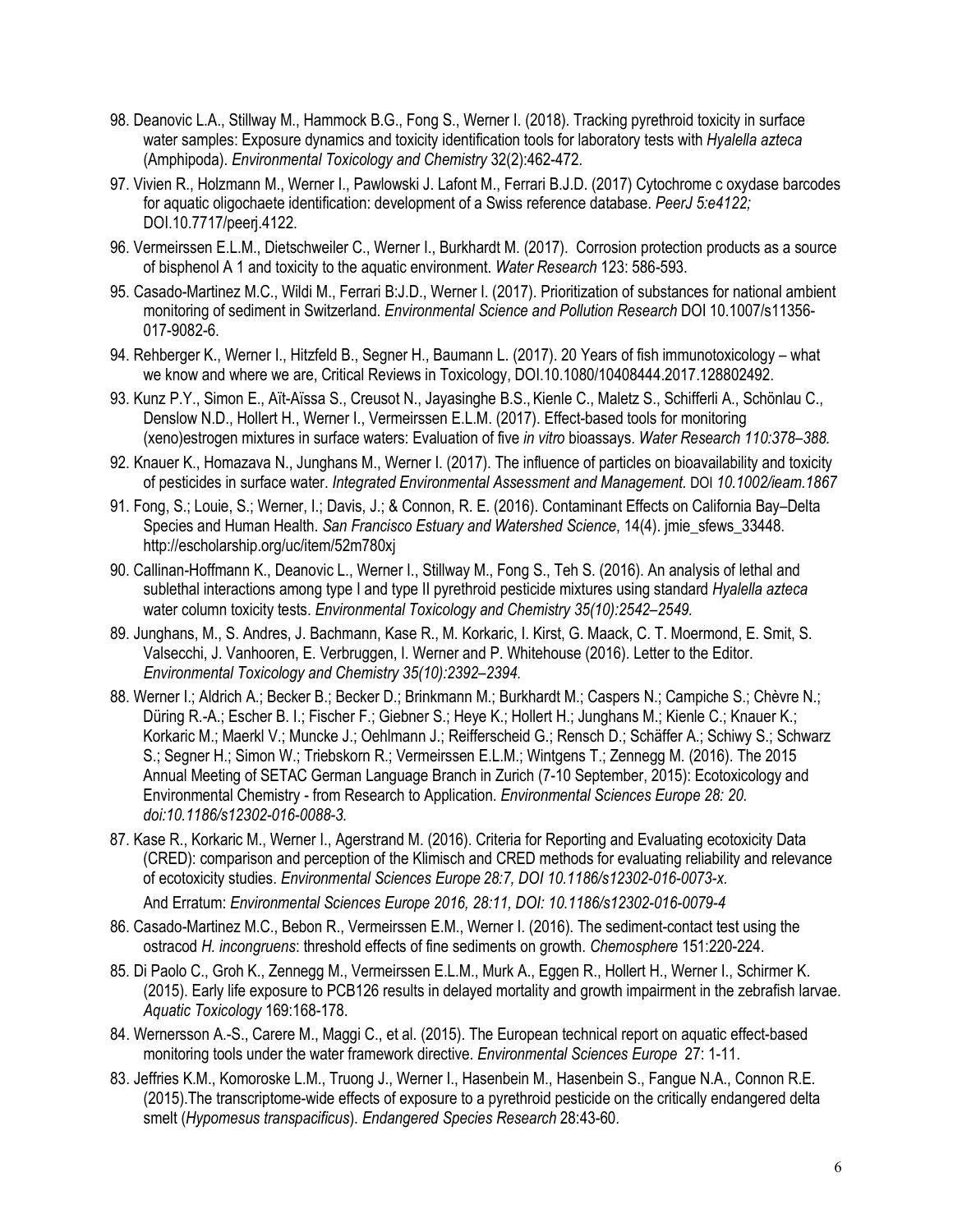- 82. Javidmehr A., Kass P.; Deanovic L.; Connon R.; Werner I. (2015). 10-Day Survival of *Hyalella azteca* as a function of water quality parameters. *Ecotoxicology and Environmental Safety,*115:250–256.
- 81. Clifford M. A., Werner I., Hedrick R. P., Bowen L., & Stott J. (2014). Potential mechanisms in the early mortality of juvenile Chinook salmon exposed concurrently to Infectious Hematopoietic Necrosis Virus (IHNV) and esfenvalerate. *California Fish and Game*, *100*(4), 616–629.
- 80. Carvalho R. , Arukwe A. , Ait-Aissa S., Bado-Nilles A. , Balzamo S. , Baun A. , Belkin S., Blaha L., Brion F., Conti D., Creusot N. , Essig Y., Ferrero V., Flander-Putrle V., Fürhacker M., Grillari-Voglauer R., Hogstrand C., Jonáš A., Loos R., Lundebye A.-K., Modig C., Olsson P.-E., Pillai S., Polak N., Potalivo M., Sanchez W., Schifferli A., Schirmer K., Sforzini S., Sturzenbaum S., Søfteland L., Turk V., Viarengo A., Werner I., Yagur-Kroll S., Zounková R. (2014). Mixtures of chemical pollutants at European legislation safety concentrations: how safe are they? *Toxicological Sciences* 141 (1): 218-233.
- 79. Escher B., Allinson M., Altenburger R., Bain P., Balaguer P., Busch W., Crago J. Humpage A., Denslow N.D., Dopp E., Hilscherova K., Kumar A., Grimaldi M., Balanapanage S.J., Jarosova B., Jia A., Makarov S., Maruya K., Medvedev A., Mehinto A., Mendez J., Poulsen A., Prochazka E., Richard J., Schifferli A., Schlenk D., Scholz S., Shiraishi F., Snyder S., Tang J., van der Burg B., van der Linden S., Werner I., Westerheide S., Wong C.K.C., Yang M., Yeung B., Zhang X., Leusch F.D.L. (2014) Benchmarking organic micropollutants in wastewater, recycled water and drinking water with *in vitro* bioassays. *Environmental Science & Technology*  48(3): 1940 - 1956.
- 78. Hasenbein M., Werner I.; Deanovic L.A., Geist J.; Fritsch E.B., Javidmehr A., Foe C., Fangue, N.A., Connon R.E. (2014). Transcriptomic profiling permits the identification of pollutant sources and effects in ambient water samples. *Science of the Total Environment* 468–469:688–698.
- 77. Homazava N., Gachet Aquillon C., Vermeirssen E., Werner I. (2014). Simultaneous multi-residue pesticide analysis in soil samples with ultra-performance liquid chromatography-tandem mass spectrometry using QuEChERS and pressurized liquid extraction methods. *International Journal of Environmental Analytical Chemistry* 94(11):1085–1099.
- 76. Jorgenson B.; Brown L.; Macneale K.; Schlenk D.; Scholz N. L.; Spromberg J.; Werner I.; Weston D.; Young T.; Zhang M.; Zhao Q. (2013). Predicted transport of pyrethroid insecticides from an urban landscape to surface water. *Environmental Toxicology and Chemistry* 32(1): 2469–2477.
- 75. Brander S.M., Connon R.E., He G. Hobbs J.A., Smalling K.L., Teh S.J., White J.W., Werner I., Denison M.S., Cherr G.N. (2013). From 'omics to otoliths: responses of an estuarine fish to endocrine disrupting compounds across biological scales. *PLOS One* 8(9): e74251. doi:10.1371/journal.pone.0074251.
- 74. Linares-Casenave J., Van Eenennaam J.P., Werner I., Doroshov S.I. (2013). Temperature stress induces notochord abnormalities and hsp expression in larval green sturgeon (*Acipenser medirostris* Ayres 1854). *Journal of Applied Ichthyology* 29: 958–967.
- 73. Fritsch E.B., Connon R.E., Werner I., Hudson R., Beggel S. Feng W., Pessah I.N. (2013). Triclosan impairs swimming behavior and alters expression of EC coupling proteins in fathead minnow (*Pimephales promelas). Environmental Science and Technology* 47: 2008−2017.
- 72. Brühl C.A., Schäfer R.B., Mittmann F. Stahlschmidt P., Bruns E., Candolfi M., Egeler P., Hollert H., Kaiser D., Mohr S., Ratte T., Schaumann G., Schlechtriem C., Stock F., Vervliet Scheebaum M., von der Ohe P.C., Weltje L., Werner I. (2012). 16th SETAC GLB (Society of Environmental Toxicology and Chemistry German Language Branch) annual meeting held under the main theme "EcoTOXICOlogy and Environmental CHEMISTRY: crossing borders" from 18th to 20th September 2011 at Landau. *Environmental Sciences Europe* 24:39.
- 71. Drewes J., Geist J., Hegerl G., Helmig R., Huber H., Jekel M., Keller J., Kinzelbach W., Kögel-Knabner I., Liebl W., Manhard M., Mauser W., Meckenstock R., Menzel A., Mok B., Niessner R., Rutschmann P., Schmidt T., Wegener J., Werner I., Wilderer P. (2012). Integrierter Ansatz zur Wasserforschung und Technologieentwicklung. *KA Korrespondenz Abwasser, Abfall* 59(10):907-9011.
- 70. Connon R.E., Geist J.P., Werner I. (2012). Effect-based tools for monitoring and predicting the ecotoxicological effects of chemicals in the aquatic environment. *Sensors*, 12: 12741-12771.
- 69. Werner I., Hitzfeld B. (2012). 50 years of Ecotoxicology since Silent Spring. GAIA 21(3): 217– 224.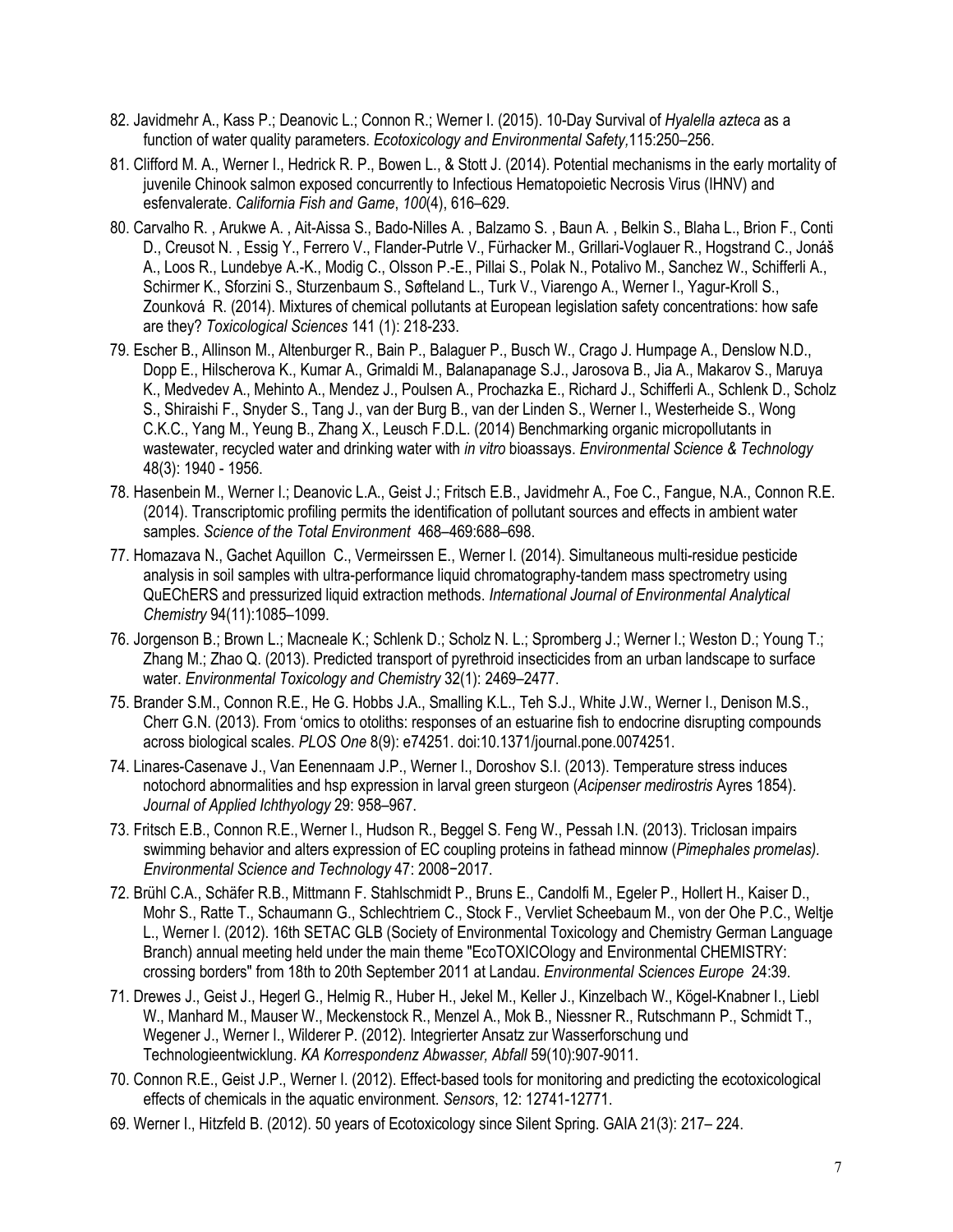- 68. Schlenk D. Lavado R. Loyo-Rosales J.E., Jones W., Werner I., Sedlak D. (2012). Reconstitution studies of pesticides and surfactants exploring the cause of estrogenic activity observed in surface waters of the San Francisco Bay Delta. *Environmental Science and Technology* 46:9106−9111.
- 67. Deanovic L.A., Markiewicz D., Stillway M., Fong S., Werner I. (2013). Comparing the effectiveness of chronic water column tests with *Hyalella azteca* (Order: Amphipoda) and *Ceriodaphnia dubia* (Order: Cladocera*)* in detecting toxicity of current-use insecticides. *Environmental Toxicology and Chemistry* 32(3): 707–712.
- 66. Kienle C., Kunz P., Vermeirssen E., Kase R., Jordi A., Schäfer A., Werner I. 2012. Hormonaktive Substanzen in Schweizer Abwasser und Gewässern. *Mitteilungen der naturforschenden Gesellschaft in Bern*, 69:37-43.
- 65. Brander S.M., Mosser C.M., Geist J.P., Hladik M.L., Werner I. (2012). Esfenvalerate toxicity to the cladoceran *Ceriodaphnia dubia* in the presence of the green algae, *Pseudokirchneriella subcapitata*. *Ecotoxicology*  21:2409–2418
- 64. Connon R.E., D'Abronzo L.S., Hostetter N.J., Evans A.F., Roby D.D., Thompson D.E., Loge F.J., and Werner I. (2012). Molecular biomarkers in environmental diagnostics: health assessments in Columbia River Steelhead (*Oncorhynchus mykiss*). *Environmental Science and Technology* 46 (11):6081–6087.
- 63. Beggel S, Werner I., Connon R.E., and Geist J. (2012). Impacts of the phenylpyrazole insecticide fipronil on larval fish: Time-series gene transcription responses in fathead minnow (*Pimephales promelas*) following short-term exposure. *Science of the Total Environment* 426:160–165.
- 62. Scholz N.L., Fleishman E., Brown L., Brooks M.L., Mitchelmore C., Werner I., Johnson M.L., Schlenk D. (2012). Pesticides and the decline of pelagic fishes in western North America's largest estuarine ecosystem. *BioScience. 62(4):428-434.*
- 61. Durieux E.D.H., Connon R.E., Werner I., D'Abronzo L.S., Fitzgerald P.S., Spearow J.L., Ostrach D.J. (2012). Cytochrome P4501A mRNA and protein induction in the striped bass (*Morone saxatilis*). *Fish Physiology and Biochemistry.*
- 60. Brooks, M.L., E. Fleishman, L. Brown, P. Lehman, I. Werner, M.L. Johnson, N. Scholz, C. Mitchelmore, A. Parker, D. Stoms, J. Drever, D. Dugdale, D. Schlenk, S. Teh, S. van Drunick (2011). Life Histories, Salinity Zones, and Sublethal Contributions of Contaminants to Pelagic Fish Declines Illustrated with a Case Study of San Francisco Estuary, California, USA. *Estuaries and Coasts* 35:603-621*.*
- 59. Connon R.E., Deanovic L.A., Fritsch E.B., D'Abronzo L.S. and Werner I. (2011). Sublethal responses to ammonia in the endangered delta smelt; *Hypomesus transpacificus* (Fam. Osmeridae). *Aquatic Toxicology* 105:369– 377.
- 58. Beggel S, Connon R.E., Werner I., and Geist J. (2011). Changes in gene transcription and whole organism responses in larval fathead minnow (*Pimephales promelas*) following short-term exposure to the synthetic pyrethroid bifenthrin. *Aquatic Toxicology* 105:180–188.
- 57. Connon R.E., Beggel S., D'Abronzo L.S., Geist J., Loguinov A.S., Vulpe C.D., Werner I. (2011). Molecular biomarkers in endangered species: neuromuscular impairments following sublethal copper exposures in the delta smelt (*Hypomesus transpacificus). Environmental Toxicology and Chemistry* 30(2): 290-300*.*
- 56. Moore M.T., Denton D.L., Cooper C.M., Wrysinski J., Miller J.L., Werner I., Horner G., Crane D., Holcomb D.B., Huddleston III G.M. (2011). Use of vegetated agricultural drainage ditches to decrease pesticide transport from tomato and alfalfa fields in California. *Environmental Toxicology and Chemistry* 30(5): 1044-1049.
- 55. Werner I., Deanovic L.A., Miller J., Denton D.L., Crane D., Moore M.T., Wrysinski J. (2010). Effectiveness of Vegetated Agricultural Drainage Ditches in Removing Pesticide Toxicity. *Environmental Toxicology and Chemistry* 29(12): 2859–2868*.*
- 54. Beggel S., Werner I., Connon R.E., Geist J. (2010). Sublethal toxicity of commercial insecticide formulations and their active ingredients to larval fathead minnow (*Pimephales promelas*). *Science of the Total Environment* 408: 3169–3175.
- 53. Bowen L., Kiernan J.D., Eder K., Werner I., Leutenegger C.M., Adkison M.A., Hedrick R.P. 2011. [Euthanization](http://apps.webofknowledge.com/full_record.do?product=WOS&search_mode=DaisyMultiClustViewRecords&qid=89&SID=X2F28JCBNnJDJ2N9fbd&page=1&doc=3)  [methods influence cytokine mRNA expression levels in age 0 year](http://apps.webofknowledge.com/full_record.do?product=WOS&search_mode=DaisyMultiClustViewRecords&qid=89&SID=X2F28JCBNnJDJ2N9fbd&page=1&doc=3) *Oncorhynchus mykiss* . *Journal of Fish Biology* 79(2):539-545.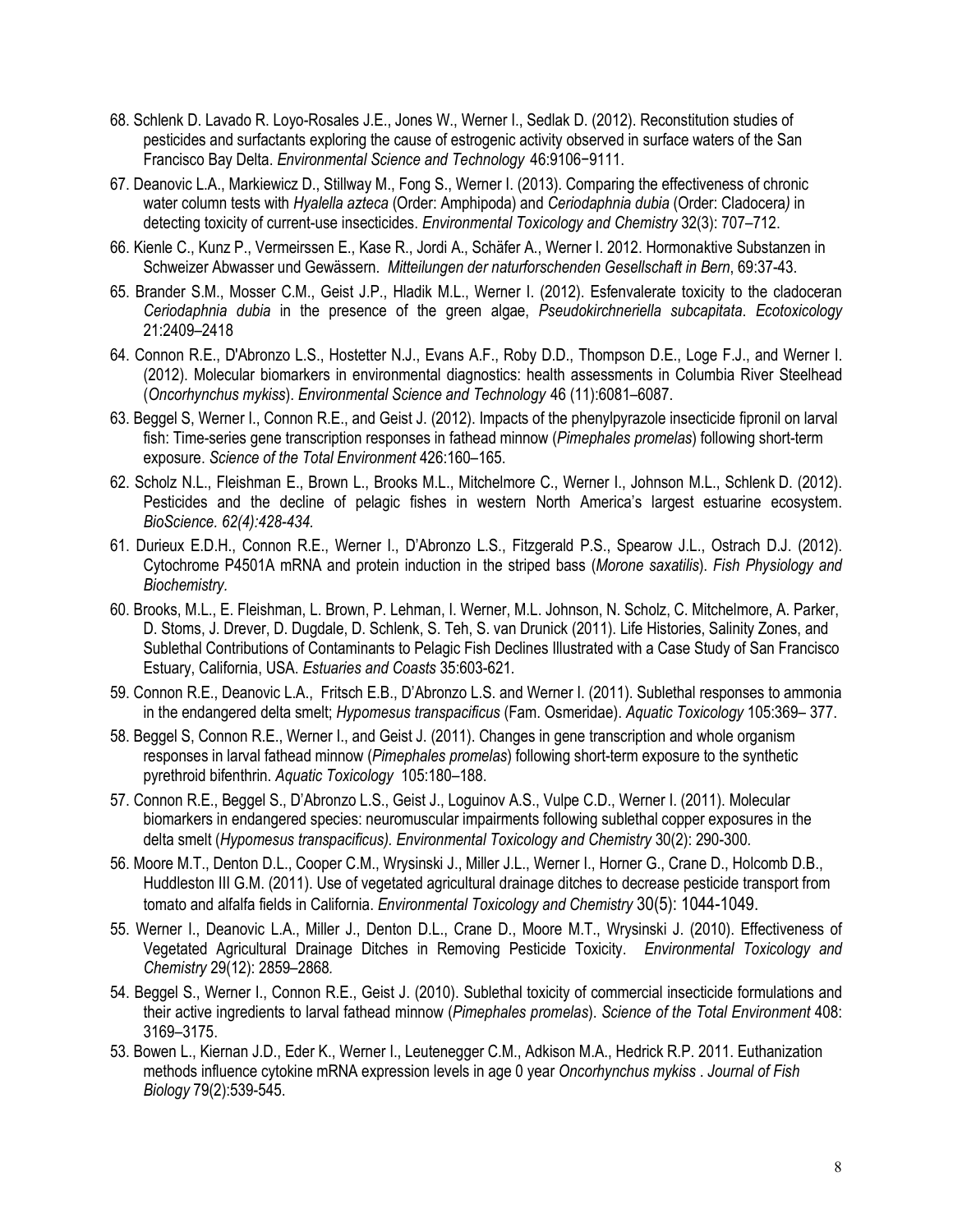- 52. Werner I., Deanovic L.A., Markiewicz D, Khamphanh J., Reece C.K., Stillway M., Reece C. (2010). Monitoring acute and chronic water column toxicity in the Northern Sacramento-San Joaquin Estuary, California, USA, using the euryhaline amphipod, *Hyalella azteca*: 2006-2007. *Environmental Toxicology and Chemistry* 29(10): 2190–2199.
- 51. Werner I., Deanovic L., Oki L. 2010. [Pesticide toxicity in urban creeks of Sacramento, California.](http://apps.webofknowledge.com/full_record.do?product=WOS&search_mode=DaisyMultiClustViewRecords&qid=89&SID=X2F28JCBNnJDJ2N9fbd&page=1&doc=9) *Abstracts of Papers of the American Chemical Society* 239: 210-AGRO.
- 50. Bachand P.A.M, Bachand S.M., Lopus S.E., Heyvaert A., Werner I. (2010). Treatment with Chemical Coagulants at Different Dosing Levels Changes Ecotoxicity of Stormwater from the Tahoe Basin, California, USA. *Journal of Environmental Science and Health, Part A:* 45(2):137-154.
- 49. Connon R.E., Geist J., Pfeiff, J., Loguinov A.S., D'Abronzo L.S., Wintz, H., Vulpe C.D., Werner, I. (2009). Linking mechanistic and behavioral responses to sublethal pyrethroid exposure in the endangered delta smelt; *Hypomesus transpacificus* (Fam. Osmeridae). *BMC Genomics*,10:608.
- 48. Lopus S.E., Bachand P.A.M., Heyvaert A., Werner I., Teh S.J., Reuter J. (2009). Potential Toxicity Concerns from Chemical Coagulation Treatment of Stormwater in the Tahoe Basin, California, USA. *Ecotoxicology and Environmental Safety* 72:1933-1941.
- 47. Werner I., Markiewicz D.A., Goding K., Reece K. (2009). Benthic macroinvertebrate communities in ephemeral agricultural drainage ditches of California's Central Valley. *In*: Agricultural Drainage Ditches: Migitation Wetlands of the 21st Century. M. T. Moore, R. Kroger, editors. Research Signpost, Kerala, India, pp 1-16.
- 46. Brander S.M., Werner I., White J.W., Deanovic L.A. (2009). Toxicity of a dissolved pyrethroid mixture to *Hyalella azteca* at environmentally relevant concentrations. *Environmental Toxicology and Chemistry* 28(7): 1493–1499.
- 45. Eder K.J., Leutenegger C.M., Koehler H.-R., Werner I. (2009). Effects of neurotoxic insecticides on heat-shock proteins and cytokine transcription in Chinook salmon (*Oncorhynchus tshawytscha*). *Ecotoxicology and Environmental Safety* [72\(](http://www.sciencedirect.com/science?_ob=PublicationURL&_tockey=%23TOC%236770%232009%23999279998%23700187%23FLA%23&_cdi=6770&_pubType=J&view=c&_auth=y&_acct=C000059598&_version=1&_urlVersion=0&_userid=4421&md5=e5bf3d69554b143936b74e8c262d240f)1): 182-190.
- 44. Werner I., Moran K. (2008) Effects of pyrethroid insecticides on aquatic organisms. In: Synthetic Pyrethroids: Occurrence and Behavior in Aquatic Environments. J. Gan, F. Spurlock, P. Hendley, D. P. Weston, editors. American Chemical Society, ACS Symposium Series 991, American Chemical Society, Washington, DC, USA, pp 310-335.
- 43. Floyd E.Y., Geist J.P., Werner I. (2008). Short-term exposure of the fathead minnow (*Pimephales promelas*) to a pyrethroid insecticide: Implications for growth, behavior, and predation risk. *Environmental Toxicology and Chemistry*, 27(8): 1780–1787.
- 42. Eder K.J., Clifford M.A., Hedrick R.P., Koehler H.-R., Werner I. (2008) Expression of immune-regulatory genes in juvenile Chinook salmon following exposure to pesticides and infectious hematopoietic necrosis virus (IHNV). *Journal of Fish and Shellfish Immunology* 25: 508–516*.*
- 41. Geist J.P., Werner I., Eder K.J., Leutenegger C.M. (2007). Comparisons of tissue-specific transcription of stress response genes with whole animal endpoints of adverse effect in striped bass (*Morone saxatilis*) following treatment with copper and esfenvalerate. *Aquatic Toxicology* 85:28-39.
- 40. Eder K.J., Koehler H.-R., Werner I. (2007). Pesticide and pathogen: heat shock protein expression and acetylcholinesterase inhibition in juvenile Chinook salmon in response to multiple stressors. *Environmental Toxicology and Chemistry* 26(6):1233-1242.
- 39. Werner I., Linares-Casenave J., Van Eenennaam J.P., Doroshov S.I. (2006). The effect of temperature stress on heat-shock protein expression and development in larval green sturgeon (*Acipenser medirostris*). *Environmental Biology of Fishes 79(3-4):191-200.*
- 38. Werner I., Viant M.R., Rosenblum E.S., Gantner A.S., Tjeerdema R.S., Johnson M.L. (2006). Cellular responses to temperature stress in steelhead trout (*Onchorynchus mykiss*) parr with different rearing histories. *Fish Physiology and Biochemistry* 32:261–273.
- 37. Allen P., Hodge B., Werner I., Cech, Jr J.J. (2006). Effects of size, seawater tolerance, and temperature on the swimming performance of juvenile green sturgeon (*Acipenser medirostris*). *Canadian Journal of Fisheries and Aquatic Science* 63: 1360–1369.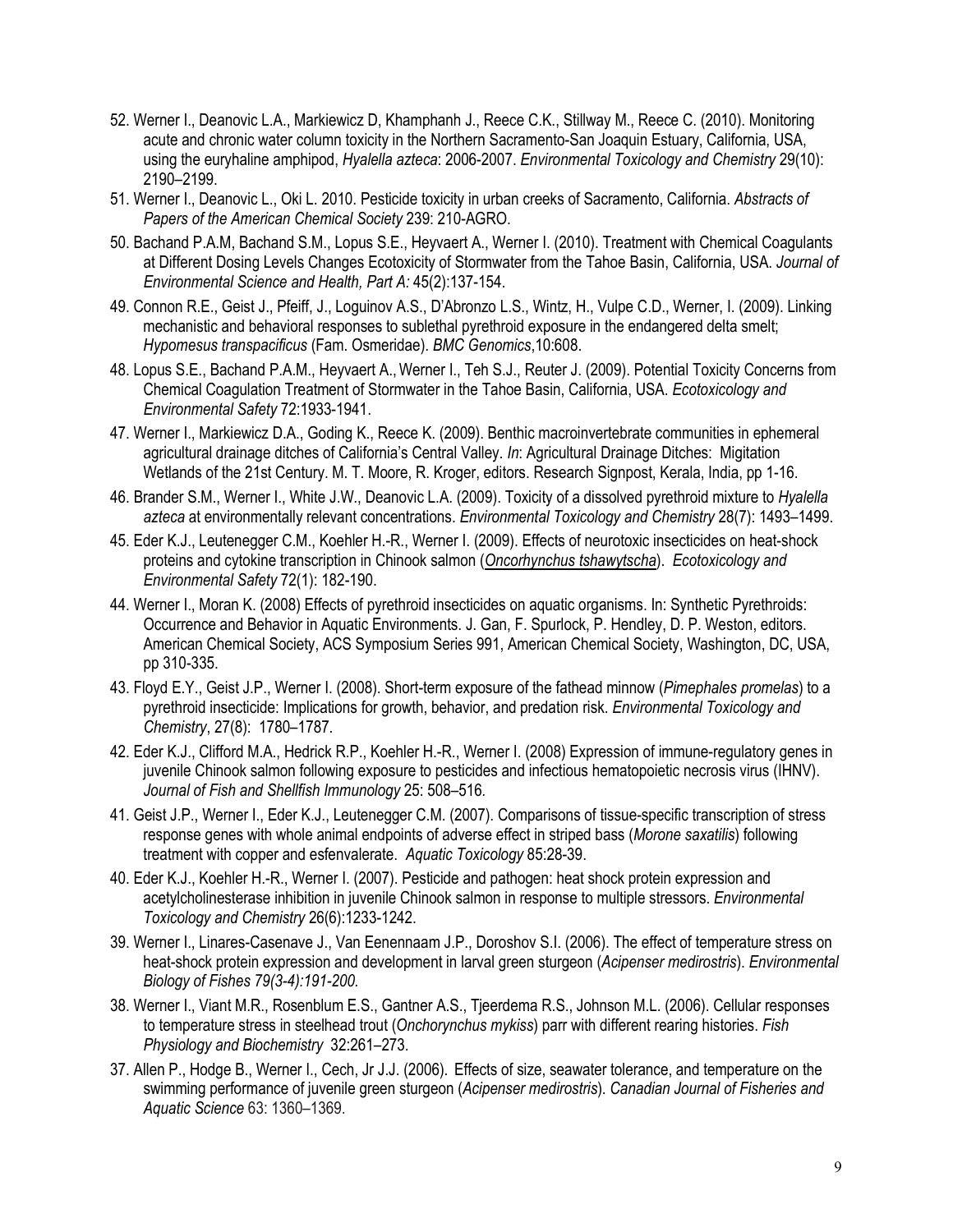- 36. Werner I.; Eder K. J.; Phillips J. P.; et al. (2006). Effects of pyrethroid insecticides on early life stages of Chinook salmon (*Oncorhynchus tshawytscha*). *Abstracts of Papers of the American Chemical Society* 232:590-590.
- 35. Werner I., Judah L. R., Mutz S. et al. (2006). Biomarker responses and growth in *Macoma spec*. outplanted at field sites in California marshes. *Mar Environ Res* 62:S405-S405.
- 34. Bowen L., Werner I. and Johnson M.L. (2006). Physiological and behavioral effects of increased zinc and temperature on coho salmon (*Oncorhynchus kisutch*). *Hydrobiologia* 559:161-168.
- 33. Brady J.A., Wallender W.W., Werner I., Fard B.M., Zalom F.G., Oliver M.N., Wilson B.W., Mata M.M., Henderson J.D., Deanovic L.A., Upadhaya S. (2006). Pesticide runoff from orchard floors: a comparative analysis of diazinon and esfenvalerate. *Agriculture, Ecosystems and Environment* 115:56-68*.*
- 32. Clifford M.A., Eder K.J., Werner I., Hedrick R.P. (2005). Synergistic effects of esfenvalerate and infectious hematopoietic necrosis virus on juvenile Chinook salmon mortality. *Environmental Toxicology and Chemistry*  24(7):1766-1772*.*
- 31. Wheelock C.E., Eder K.J., Werner I., Huang H., D. Jones P.D., Brammell B.F., Elskus A.A., Hammock B.D. (2005). Individual variability in esterase activity and CYP1A levels in Chinook salmon (*Oncorhynchus tshawytscha*) exposed to esfenvalerate and chlorpyrifos. *Aquatic Toxicology* 74:172-192.
- 30. Liu W.P., Gan J., Lee S.J., Werner I. (2005). Isomer selectivity in aquatic toxicity and biodegradation of bifenthrin and permethrin*. Environmental Toxicology and Chemistry* 24(8):1861-1866.
- 29. Lu X. Q., Werner I. and Young T.M. (2005) Geochemistry and Bioavailability of Metals in Sediments from Northern San Francisco Bay*. Environment International* 31:593-602.
- 28. Werner I., Smith T., Feliciano J. and Johnson M.L. (2005) Heat-shock proteins in juvenile steelhead trout (*Oncorhynchus mykiss*) reflect thermal conditions in the Navarro River watershed, California, USA. *Transactions of the American Fisheries Society* 134:399-410.
- 27. Viant M.R., Werner I., Rosenblum E.S., Gantner A.S., Tjeerdema R.S., Johnson M.L. (2004 (WoS: 2003)). Correlation between stress protein induction and reduced metabolic condition in juvenile steelhead trout (*Oncorhynchus mykiss*) chronically exposed to elevated temperature. *Fish Physiology and Biochemistry* 29:159- 171.
- 26. Zalom F.G, Werner I., Oliver M.N., Deanovic L.A., Kimball T., Wilson B.W., Henderson J.D., Wallender W.W. (2004). Comparison of pest control efficacy, pesticide concentration and toxicity in storm runoff resulting from earlier timing of organophosphate dormant sprays. *Bulletin of Environmental Contamination and Toxicology*  73(2):299-305*.*
- 25. Werner I., Zalom F.G., Oliver M.N., Deanovic L.A., Kimball T., Henderson J.D., Wilson B.W., Krueger W., Wallender W.W. (2004). Toxicity of stormwater runoff after dormant spray application in a French prune orchard (Glenn County, California, USA): temporal patterns and the effect of ground covers. *Environmental Toxicology and Chemistry* 23(11):2719-2726.
- 24. Liu W.P., Gan J., Lee S.J., Werner I. (2004). Isomer selectivity in biodegradation of bifenthrin and permethrin. *Journal of Agricultural and Food Chemistry* 52(20):6233-6238.
- 23. Joyce B.A., Wallender W.W., Angermann T., Wilson B.W., Werner I., Oliver M.N., Zalom F.G., Oliver M.N. and Henderson J.D. (2004) Using Infiltration Enhancement and Soil Water Management to Reduce Diazinon in Runoff. *Journal of the American Water Resources Association* 40(4):1063-1070.
- 22. Teh S.J., Deng D.F., Werner I., Teh F.C., Hung S.S.O. (2004). Sublethal toxicity of orchard stormwater runoff contaminated with esfenvalerate and diazinon in Sacramento splittail *(Pogonichthys macrolepidotus)* larvae. *Marine Environmental Research* 59:203-216.
- 21. Eder K.J., Leutenegger C.M., Wilson B.W. and Werner I. (2004) Molecular and cellular biomarker responses to pesticide exposure in juvenile Chinook salmon (*Oncorhynchus tshawytscha*). *Marine Environmental Research*  58:809-813.
- 20. Werner I. (2004) The influence of salinity on the heat-shock protein response of *Potamocorbula amurensis*  (Bivalvia). *Marine Environmental Research* 58:803-807.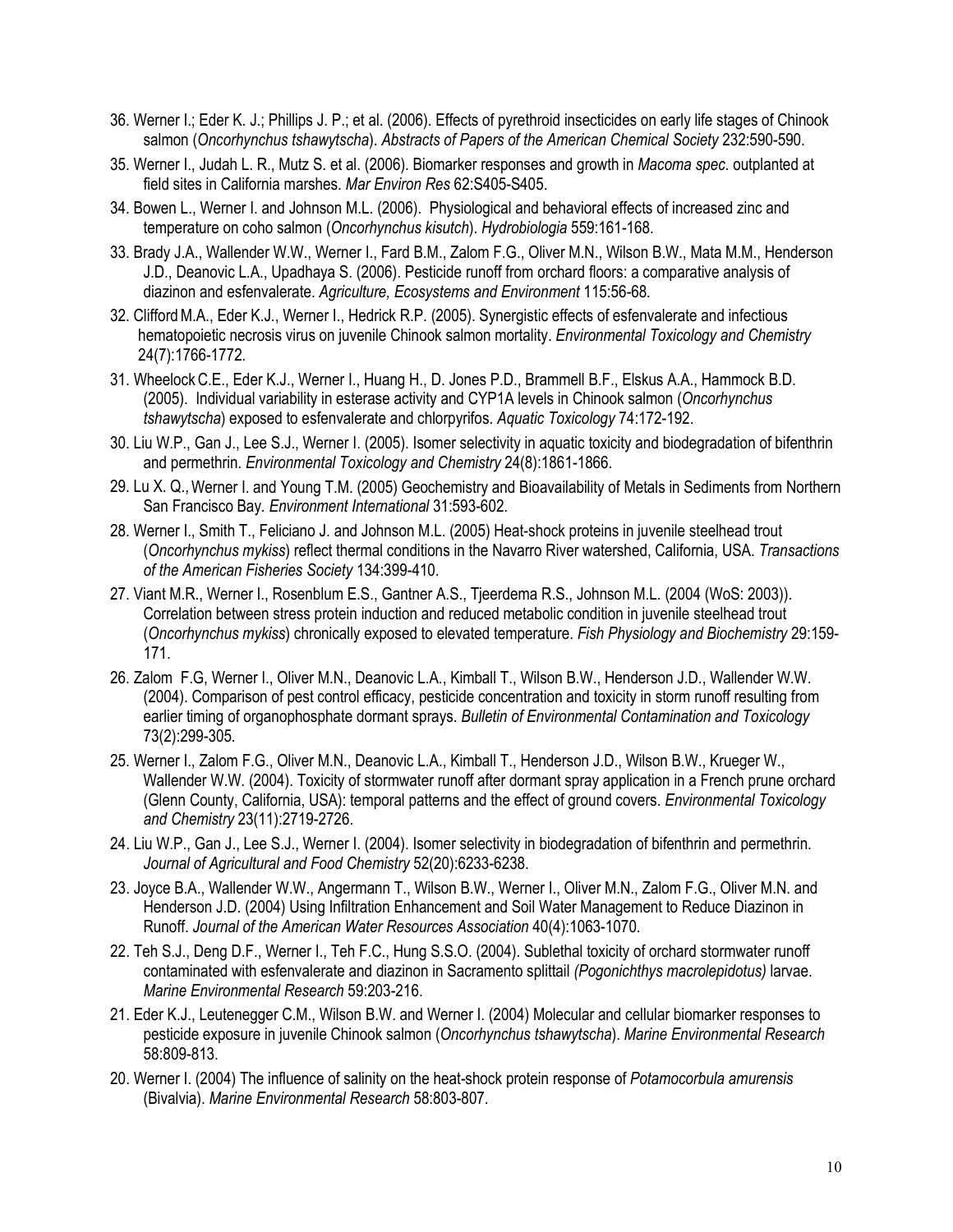- 19. Werner I., Teh S.J., Datta S., Lu X.Q. and Young T.M. (2004) Biomarker responses in *Macoma nasuta* (Bivalvia) exposed to sediments from Northern San Francisco Bay. *Marine Environmental Research* 58:299-304.
- 18. Werner I., Clark S.L., and Hinton D.E. (2003) Biomarkers aid understanding of aquatic organism responses to environmental stressors. *California Agriculture* 57(4):110-115.
- 17. Zalom F.G., Oliver M.N., Wallender W.W., Werner I., Wilson B.W., Krueger W.H., Angermann B.T., Deanovic L.A., Kimball T.S., Henderson J.D., Oliveira G.H. and P. Osterli (2002). Monitoring and mitigating offsite movement of dormant spray pesticides from California orchards. *Acta Horticulturae* 592:729-735*.*
- 16. Klassen PN; Bret BL; Ehn RC; et al. 2002. Stakeholder development of agricultural management practices in orchards to reduce pesticides in surface water following dormant applications in Winter. Conference Proceedings on Total Maximum Daily Load (TMDL: Environmental Regulations, ASAE Publication: 168-172.
- 15. Angermann T., Wallender W.W., Henderson J. D., Oliveira G. H., Wilson B.W., Werner I., Deanovic L.A., Hinton D. E., Osterli P., Krueger W., Oliver M. N. and Zalom F. G. (2002). Runoff from orchard floors. *Journal of Hydrology* 265:178-194.
- 14. Werner I., Geist J., Okihiro M., Rosenkranz P. and Hinton D.E. (2002). Effects of dietary exposure to the pyrethroid pesticide esfenvalerate on medaka (*Oryzias latipes*). *Marine Environmental Research* 54:609-614.
- 13. Washburn B.S., Moreland J.J., Slaughter A.M., Werner I., Hinton D.E. and Sanders B.M. (2002). Effects of handling on heat shock protein expression in rainbow trout (*Oncorhynchus mykiss*). *Environmental Toxicology and Chemistry* 21(3):557-560.
- 12. Werner I., Deanovic L.A., Hinton D. E., Henderson J. D., Oliveira G.H., Wilson B.W., Osterli P., Krueger W., Wallender W. W., Oliver M. N. and Zalom F. G. (2002). Toxicity of stormwater runoff after dormant spray application of diazinon and esfenvalerate (Asana) in a French prune orchard (Glenn County, California). *Bulletin of Environmental Contamination and Toxicology* [68\(1\):29-36](https://68(1):29-36.11)*.*11.
- 11. Werner I., Koger C.S., Hamm J. T. and Hinton D.E. (2001). Ontogeny of the heat shock protein, hsp70 and hsp60, response and developmental effects of heat-shock in the teleost, medaka (*Oryzias latipes*). *Environmental Sciences* 8(1):13-30.
- 10. Soimasuo M.R., Werner I., Villalobos A. and Hinton D.E. (2001). Cytochrome P450 1A1 and stress protein induction in early life stages of medaka (*Oryzias latipes*) exposed to trichloroethylene (TCE) soot and different fractions. *Biomarkers* 6(2):133-145, doi: 10.1080/13547500010000980
- 9. Werner I., Koger C.S., Deanovic L.A. and Hinton D.E. (2001). Toxicity of methyl-*tert*-butyl ether to freshwater organisms. *Environmental Pollution* 111:83-88*.*
- 8. Werner I. and Hinton D.E. (2000). Spatial profiles of hsp70 proteins in Asian Clam (*Potamocorbula amurensis*) in Northern San Francisco Bay may be linked to natural rather than anthropogenic stressors. *Marine Environmental Research*, 50(1-5):379-384, doi: 10.1016/s0141-1136(00)00058-1*.*
- 7. Teh S.J., Werner I. and Hinton D.E. (2000). Sublethal effects of chromium VI in the Asian clam (*Potamocorbula amurensis*). *Marine Environmental Research*, 50(1-5)-295-300*.*
- 6. Werner I., Deanovic L.A., Connor V., De Vlaming V., Bailey H.C. and Hinton D.E. (2000). Insecticide-caused toxicity to *Ceriodaphnia dubia* (Cladocera) in the Sacramento-San Joaquin River Delta, California, USA. *Environmental Toxicology and Chemistry* 19(1): 215-227.
- 5. Ringwood A.H., Hameedi M.J., Lee R.F., Brouwer M., Peters E.C., Scott G.I., Luoma S.N., DiGiulio R.T., Depledge M., Steinert S., Teh S., Van Beneden R., Winston G., Epel D., Minier C., Narbonne J.F., Peters L., Roesijadi G., Viarengo A., Werner I., Anderson R., Burnett L., Chu F.L., Oliver L., Paynter K. (1999). Bivalve Biomarker Workshop: overview and discussion group summaries. *Biomarkers* 4 (6): 391-399.
- 4. Werner I. and Hinton D.E. (1999). Field validation of hsp70 stress proteins as biomarkers in Asian clam (*Potamocorbula amurensis*): is downregulation an indicator of stress? *Biomarkers* 4(6): 473-484.
- 3. Werner I., Kline K.F. and Hollibaugh J. T. (1998). Stress protein expression in *Ampelisca abdita* (Amphipoda) exposed to sediments from San Francisco Bay. *Marine Environmental Research* 45(4/5): 417–430.
- 2. Werner I. and Nagel R. (1997) Stress proteins hsp60 and hsp70 in three species of amphipods exposed to cadmium, diazinon, dieldrin and fluoranthene. *Environmental Toxicology and Chemistry* 16(11): 2393–2403.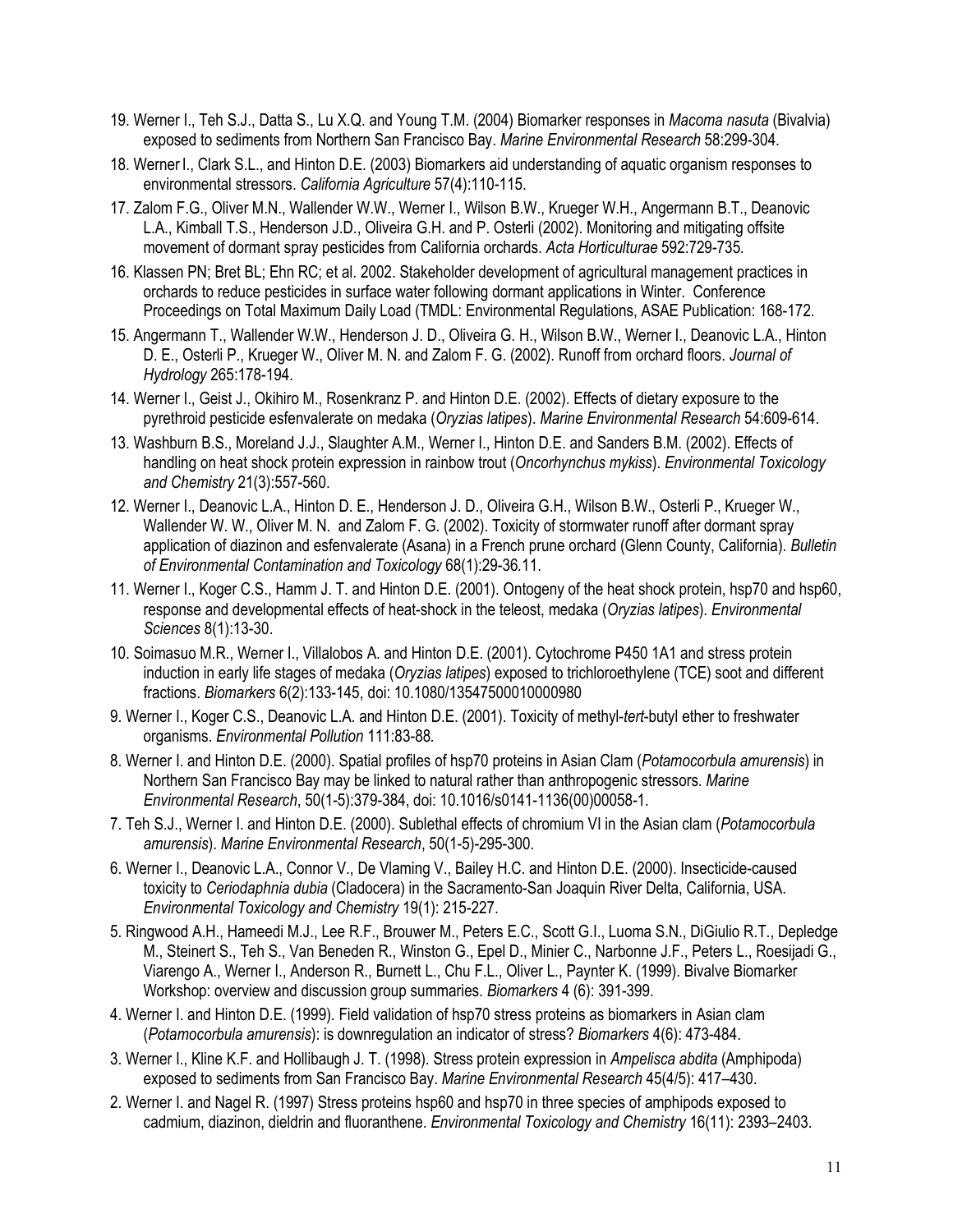1. Werner I. and Hollibaugh J.T. (1993). *Potamocorbula amurensis*: Comparison of clearance rates and assimilation efficiencies for phytoplankton and bacterioplankton. *Limnology and Oceanography* 38(5): 949–964.

#### **OTHER PUBLICATIONS**

- 36. Rehberger K., Fasel M., Segner H., Voisin A.-S., Olbrich D., Werner I., Regnier M., Nicholson P., Kreuzer M. (2021). Beeinträchtigen Pflanzenschutzmittel unsere Fische? Aqua & Gas
- 35. Casado M.C., Schneeweiss A., Thiemann C., Dubois N., Pintado-Heerrera M. Lara-Martin P.A., Ferrari B.J.D., Werner I. (2020). Ökotoxizitat von Bachsedimenten. Fachbericht, gwf-Wasser, Abwasser 05:55-67, www.gwf[wasser.de](https://wasser.de)
- 34. Casado M.C., Schneeweiss A., Thiemann C., Dubois N., Pintado-Heerrera M. Lara-Martin P.A., Ferrari B.J.D., Werner I. (2019). Écotoxicité des sediments de ruisseaux. Aqua & Gas 12, 62-71.
- 33. Schirmer, K., Stadnicka J., Belanger S., Blaha L., Bols N., Dyer S., Embry M., Fischer M., Halder M., Hermens J., Hultman M.T., Kramer, N., Laue H., Lee L., Lillicrap A., Natsch A., Segner H., Tanneberger K., Tollefsen E., Werner I., Witters H., Zupanic A. (2019). Cell-based data to predict the toxicity of chemicals to fish. Commentary on the manuscript by Rodrigues et al., 2019. Cell-based assays seem not to accurately predict fish short-term toxicity of pesticides. *Environmental Pollution* 252:476-482.
- 32. Schneeweiss, A., Segner H., Stadtlander T. Werner I. (2019) Ökotoxikologische Wirkungen Schweiz-relevanter Pflanzenschutzmittel für Fische. *Aqua & Gas* 11, 82-91.
- 31. Schneeweiss, A., Junghans M., Segner H., Stadtlander T., Werner I. (2019) Ökotoxikologische Risiken Schweizrelevanter Pflanzenschutzmittel für Fische. *Aqua & Gas* 11, 74-80.
- 30. Interview I. Werner with M. Bucheli (2019) Aqua & Gas 4, 10-13.
- 29. Ferrari, G., Junghans, M. Korkaric M., Werner I. (2019) Antibiotikaresistenzbildung in der Umwelt: Herleitung von UQK für Antibiotika unter Berücksichtigung von Resistenzbildung. *Aqua & Gas 6*, 52-58*.*
- 28. Junghans, M., Langer, M., Baumgartner, C., Vermeirssen E., Werner I. (2019) Ökotoxikologische Untersuchungen: Risiko von PSM bestätigt, NAWA-SPEZ-Studie 2017 zeigt Beeinträchtigung von Gewässerorganismen. *Aqua & Gas* 4, 26-34*.*
- 27. Junghans, M., Werner, I., Kuhl, R., Zimmer, E., Ashauer, R. (2018) Beurteilung des Umweltrisikos mit zeitproportionalen Mischproben: Analyse von realen Expositionsprofilen mittels Modellierungen zur zeitabhängigen Ökotoxizität. *Aqua & Gas* 4, 50-57*.*
- 26. Kienle, C., Vermeirssen, E., Kunz, P., Werner, I. (2018) Grobbeurteilung der Wasserqualität mit Biotests: Ökotoxikologische Biotests zur Beurteilung von abwasserbelasteten Fliessgewässern. *Aqua & Gas 4, 40-48.*
- 25. Langer, M.; Junghans, M.; Spycher, S.; Koster, M.; Baumgartner, C.; Vermeirssen, E.; Werner, I. (2017) Risque écotoxicologique élevé dans les ruisseaux. Campagne nawa spez: étude de petits cours d'eau influencés par l'agriculture intensive. *Aqua & Gas* 97 (12), 54-64.
- 24. Langer M., Junghans M., Spycher S., Koster M., Baumgartner C., Vermeirssen E., Werner I. (2017). Hohe ökotoxikologische Risiken in Bächen. *Aqua & Gas* 4, 58-68, SVGW, Grütlistrasse 44, CH-8027 Zürich.
- 23. Riegraf C., Fenner K., Werner I., Kase R. (2017). Herleitung von ökotoxikologisch basierten Grenzwerten für Transformationsprodukte von Pharmazeutika: Eine Fallstudie. *Aqua & Gas* 2, 46-56, SVGW, Grütlistrasse 44, CH-8027 Zürich.
- 22. Casado-Martinez M.C., Molano-Leno L., Grandjean D., De Alencastro L.F., Werner I., Ferrari B.J.D. (2016) Impact des sédiments sur la qualité de l'eau: Surveillance écotoxicologique de la qualité de la rivière Venoge. *Aqua & Gas* 4, 18-26, SVGW, Grütlistrasse 44, CH-8027 Zürich.
- 21. Campiche S., Grand E., Gachet Aquillon C., Homazava N., Vermeirssen E., Werner I., Ferrari B.J.D., Maurer C., Chervet C., Sturny W.G., Schlaepfer R. (2016). Messung der biologischen Aktivität am Dauerbeobachtungsstandort «Oberacker» anhand des Köderstreifentests. *VBB-Bulletin-BSA 16 (2015):21-29,*  Weblink:<http://www.bafu.admin.ch/bodenschutz>/ > Fachinformationen > Massnahmen für den Bodenschutz > Bodenbiologie.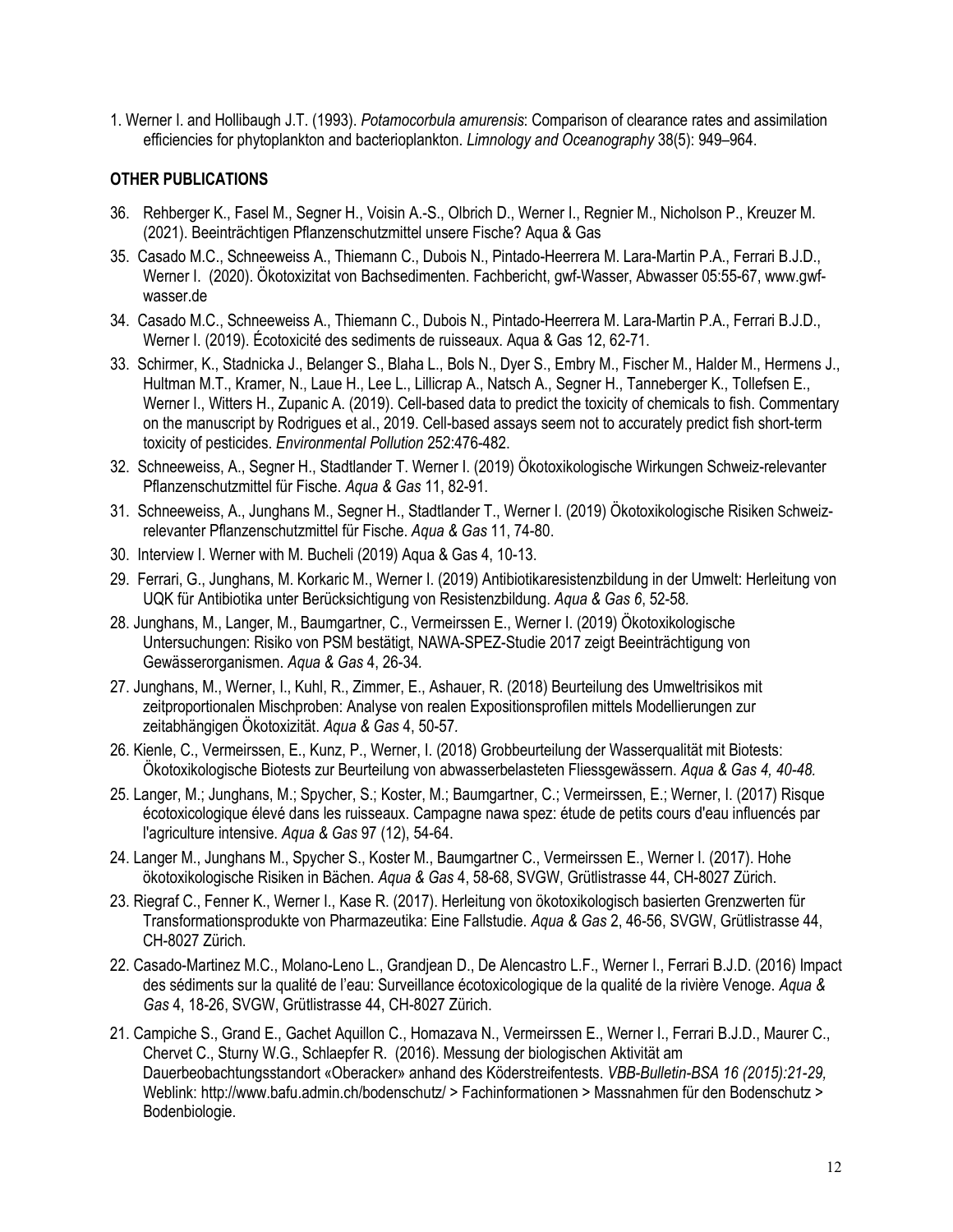- 20. Kienle, C., Kase, R., Schärer, M., Werner, I. (2015) Ökotoxikologische Biotests Anwendung von Biotests zur Evaluation der Wirkung und Elimination von Mikroverunreinigungen. *Aqua & Gas* 7/8, 18-26, SVGW, Grütlistrasse 44, CH-8027 Zürich.
- 19. Kienle C., Kase R., Schärer M., Werner I. (2015). Anwendung von Biotests zur Evaluation der Auswirkungen von Mikroverunreinigungen und ihrer Elimination mit weitergehenden Abwasserreinigungsverfahren. *Aqua & Gas 7/8:2-10,* SVGW, Grütlistrasse 44, CH-8027 Zürich.
- 18. Casado-Martinez M.C., Ferrari B.J.D., Werner I., Chèvre N. (2015) Methoden zur Bewertung der Sedimentqualität. *Aqua & Gas 4:76-83,* SVGW, Grütlistrasse 44, CH-8027 Zürich.
- 17. Werner I. (2015). Prolog: Wertvolle Resource Wasser L'eau, une resource précieuse. *Aqua & Gas 4:9,* SVGW, Grütlistrasse 44, CH-8027 Zürich.
- 16. Flück R., Casado-Martinez C., Campiche S., De Alencastro F., Rossi L., Ferrari B.J.D., Santiago S., Werner I., Chevre N. 2014. Retour sur l'article « Surveillance de la qualité des sédiments en Suisse. État actuel des méthodes disponibles et mise en place de recommandations. *Aqua & Gas* 6:70-71, SVGW, Grütlistrasse 44, CH-8027 Zürich.
- 15. Kase R., Aicher L., Werner I. (2013). Environmental and drinking water risk assessment of substances which are toxic to humans or aquatic organisms – examples and options. *Toxicology Letters* 221S: S20.
- 14. Werner I., Connon R.E. (2013). The promise of ecotoxicogenomics for detecting adverse contaminant effects in non-model species. *Toxicology Letters* 221S: S55.
- 13. Junghans M., Kunz P., Werner I. 2013. Toxizität von Mischungen. *Aqua & Gas* 5:4-61; SVGW, Grütlistrasse 44, CH-8027 Zürich.
- 11. Werner I., Kienle C., Kunz P., Vermeirssen E., Kase R. 2012. Endocrine disruptors: measurement, assessment and reduction/Hormonaktive Stoffe: messen, bewerten, minimieren. *Eawag News* 72:8-11.
- 10. Flück R., Campiche S., De Alencastro F., Rossi L., Ferrari B.J.D., Santiago S., Werner I., Chevre N. 2012. Surveillance de la qualité des sédiments: état actuel des méthodes disponibles et mise en place de recommandations. *Aqua & Gas* 4:18-22, SVGW, Grütlistrasse 44, CH-8027 Zürich.
- 9. Kunz P., Kienle C., Junghans M., Werner I., Aicher L., Wilks M. (2011). Mischungstoxizität: Bedürfnisse der Praxis. *Gas, Wasser, Abwasser* 3:167-176; SVGW, Grütlistrasse 44, CH-8027 Zürich.
- 8. Werner I., Anderson S., Larssen K., Oram J. (2008). Chemical stressors in the Sacramento-San Joaquin Delta conceptual model. *Delta Regional Ecosystem Restoration Implementation Plan (DRERIP), Calfed Bay-Delta Authority*, Sacramento, CA. [http://www.science.calwater.ca.gov/drerip/drerip\\_index.html](http://www.science.calwater.ca.gov/drerip/drerip_index.html)
- 7. Werner I. and Oram J. (2008). Pyrethroid insecticides conceptual model. Sacramento (CA): *Delta Regional Ecosystem Restoration Implementation Plan (DRERIP), Calfed Bay-Delta Authority*, Sacramento, CA. [http://www.science.calwater.ca.gov/drerip/drerip\\_index.html](http://www.science.calwater.ca.gov/drerip/drerip_index.html)
- 6. Werner I., Rosenkranz P., Deanovic L.A. (2006) Life cycle observations and the effect of temperature and salinity on survival and growth of the estuarine amphipod *Gammarus daiberi* (Amphipoda). *IEP Newsletter* 19(1):14-18.
- 5. Oros D. R. and Werner I. (2005) Pyrethroid Insecticides: An Analysis of Use Patterns, Distributions, Potential Toxicity and Fate in the Sacramento-San Joaquin Delta and Central Valley. *White Paper for the Interagency Ecological Program. SFEI Contribution 415*. San Francisco Estuary Institute, Oakland, CA, 113 pp.
- 4. Werner I., Anderson M. and Teh S.J. (2003) Biomarkers An Introduction. Invited article, *NorCal SETAC Newsletter*, 3.
- 3. Werner I. (2003) Heat-shock (stress) proteins and their application as indicators of sublethal stress. Invited article, *NorCal SETAC Newsletter*, 3.
- 2. Werner I., Deanovic L.A., Kimball T., Wilson B.W., Krueger W., Wallender W.W., Oliver M.N. and Zalom F.G. Toxicity of stormwater runoff after dormant spray application in a French prune orchard (Glenn Co., California): Temporal Patterns and the effect of ground covers. *Conference Proceedings: pp 46-51, California Plant and Soil Conference, California Chapter of the American Society of Agronomy*, February 5-6, 2003, Modesto, CA.
- 1. Zalom F.G, Oliver M.N., Werner I., Deanovic L.A., Kimball T., Wilson B.W., Henderson J.D., and Wallender W.W. Mitigating orchard dormant spray runoff by alternative treatment timing; impact on target pest species and